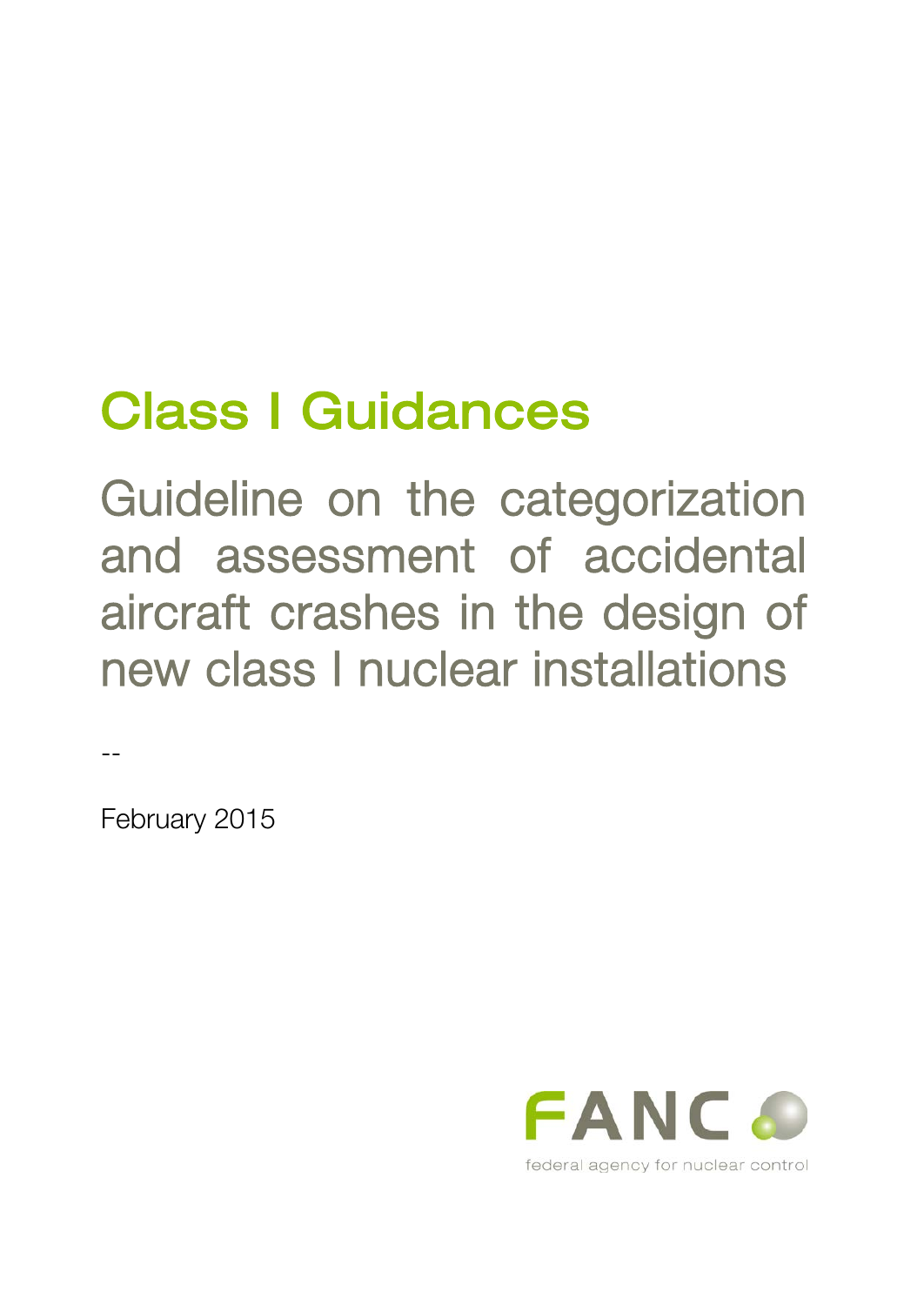# **Table of contents**

| $1 \quad$ |  |
|-----------|--|
| 1.1.      |  |
| 1.2.      |  |
| 1.3.      |  |
|           |  |
| 2.1.      |  |
| 2.2.      |  |
| 2.3.      |  |
|           |  |
| 3.1       |  |
| 3.1.1.    |  |
| 3.1.2.    |  |
| 3.1.3.    |  |
| 3.1.4.    |  |
| 3.1.5.    |  |
| 3.1.6.    |  |
| 3.1.7.    |  |
| 3.1.8.    |  |
| 3.1.9.    |  |
| 3.2.      |  |
| 3.2.1.    |  |
| 3.2.2.    |  |
| 3.2.3.    |  |
| 3.2.4.    |  |
| 3.2.5.    |  |
| 3.2.6.    |  |
| 3.3.      |  |
| 3.3.1.    |  |
| 4.        |  |
| 5.        |  |
| A.        |  |
| A.1       |  |
| A.2.      |  |
| A.3.      |  |
|           |  |
| B.1.      |  |
| B.2.      |  |
| B.3.      |  |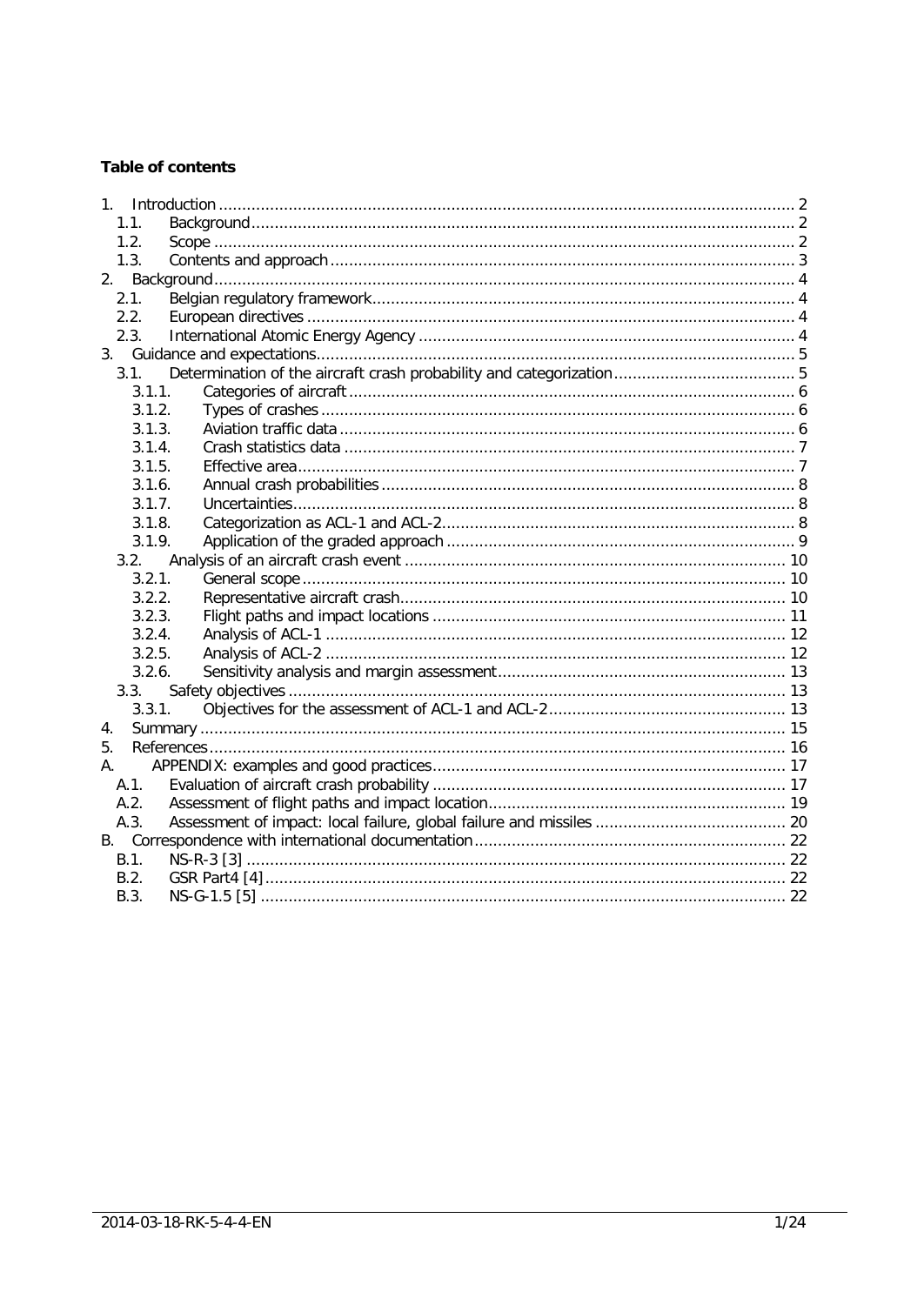# <span id="page-2-0"></span>**1. Introduction**

## <span id="page-2-1"></span>1.1. Background

External events induced by human activities or by natural events may affect the safety of nuclear installations and such external hazards are considered during the various stages of the installation´s lifetime. This guideline is concerned with one specific type of external events: the accidental (or unintentional) crash of an aircraft; it provides guidance for addressing and analyzing the event during the design stage.

Historically the requirements with respect to the extent to which a nuclear installation resists the potential impact of an aircraft, have changed strongly. For the design of the first generation of nuclear power plants, this event was considered within the residual risk, i.e. no provisions were considered for its management. In the late 70´s, following a series of military aircraft crashes, military and commercial aircraft crashes were included in the design of NPPs. Assessing the consequences of aircraft crashes onto units existing at that time was done as part of the periodic safety reviews.

After the 2001 terrorist attacks in the USA, the crash of large(r) commercial aircraft was assessed, usually, as a beyond design basis event for the plant layout and the containment sizing. The accident in Fukushima Daiichi NPP in 2011, although not related to an aircraft crash, led to an increased focus on low-probability yet conceivable events which can potentially result in large source term mobilization. The general consensus of relevance for this guideline that emerged from that accident is that for new nuclear installations such events should not lead to early or large radioactive releases [\[2\]](#page-16-1).

No reports of accidental aircraft crashes onto nuclear installations are available up to now and such events can be considered very unlikely. Nevertheless such an event may be severe and could cause extensive damage to several safety provisions simultaneously; it could also seriously hinder (severe) accident management efforts. Despite its low probability, such an event is conceivable and provisions need to be in place to prevent intolerable consequences.

During the siting of a nuclear installation, consideration is given to external events. Such consideration will reduce the number of external events to be considered for the design, but might not completely eliminate their hazard altogether. The accidental crash of an aircraft can usually not be ruled out only on the basis of siting alone. Consequentially the impact of an accidental crash of an aircraft on the safety of a nuclear installation needs to be assessed during the design phase in order to make sure that adequate design characteristics are available to minimize the consequences of such an event.

## <span id="page-2-2"></span>1.2. Scope

This document provides guidance and expectations for addressing the accidental crash of an aircraft in the design of new class I nuclear installations and its associated installations; intentional aircraft crashes are not within the scope of this guideline.

This guideline applies (i.e. it should be used as an *applicable document<sup>7</sup>*) to new class I nuclear installations except disposal installations. A new class I nuclear installation means a nuclear installation that is the subject of a new license application and for which

<span id="page-2-3"></span> <sup>1</sup> This means that for new class I nuclear installations, it is expected by the regulatory authority that all applicable recommendations of this guideline are implemented in the design and/or the design evaluation. If this is not the case, the regulatory authority will likely ask the applicant to provide justifications for the recommendations that are not implemented.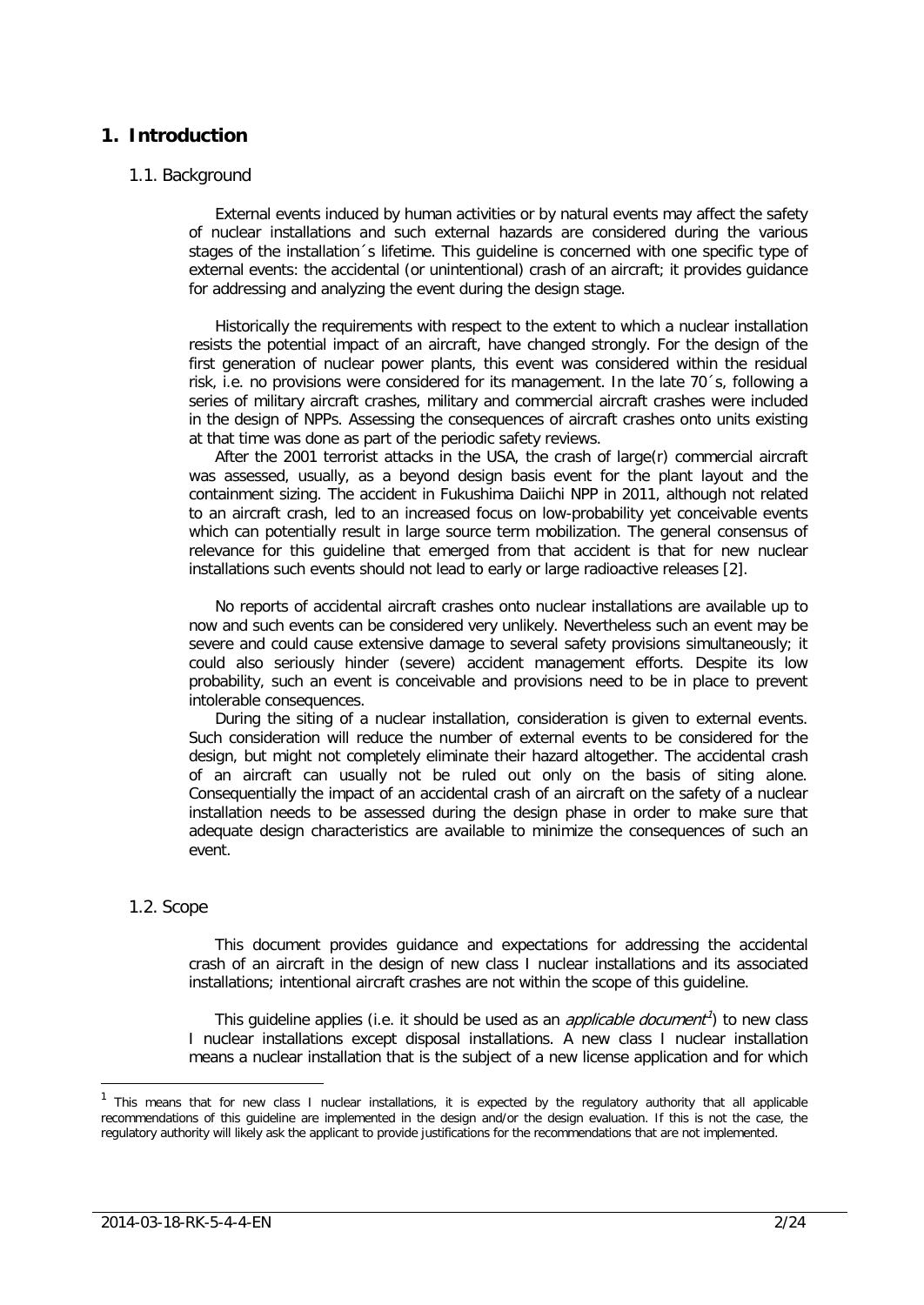the license application is introduced to the regulatory authority after the date of approval of this document.

The applicant is free to propose an approach that differs from this guideline provided it is fulfilling the regulatory requirements. The quantitative data related to the hazard levels (i.e. the probabilistic criteria defined in [§3.1.8\)](#page-8-2) should however always be respected. The nuclear regulator will evaluate the proposed approach and its justification against the background of this guideline.

#### <span id="page-3-0"></span>1.3. Contents and approach

Starting with a survey of relevant background information such as the national regulatory framework and guidance by international organizations, this document continues by providing a high level discussion of the main expectations of the Belgian regulatory authority.

The expectations themselves are structured according to the assessment process to be followed.

The first step defines the necessity and extent of the analysis. Potential aircrafts are categorized in a limited number of aircraft categories according to the hazard they pose. For the military and large-commercial aircraft categories, the probability of a crash onto the installation is determined based on the installation´s layout and other site specific data. This probability will determine the type of analysis that is needed and, in relation with the third step below, the corresponding acceptance criteria.

The second step addresses the analyses of the crash of a representative aircraft for each aircraft category. The scope and general assumptions are provided as well the level of detail expected for the analysis.

Finally the safety objectives (acceptance criteria) for the analyses are given; they will allow verifying the adequacy of the design and its implemented architecture.

In general, this document does not aim to prescribe specific models, methods and data. However, methods and data have been explicitly prescribed as part of the main guidance, for the determination of the effective area of an installation (the area considered for the evaluation of the crash probability), for the aviation fuel load and for the critical impact parameters. The reason to be more specific in these cases is that these parameters strongly affect the outcome of an analysis. This ensures a uniform approach that adequately addresses the hazard posed by an aircraft crash.

Appendix [A](#page-17-0) provides an overview of good practices, examples and references that may assist in carrying out the analysis. Appendix [B](#page-22-0) provides an overview of the correspondence with international requirements and guidance from the IAEA.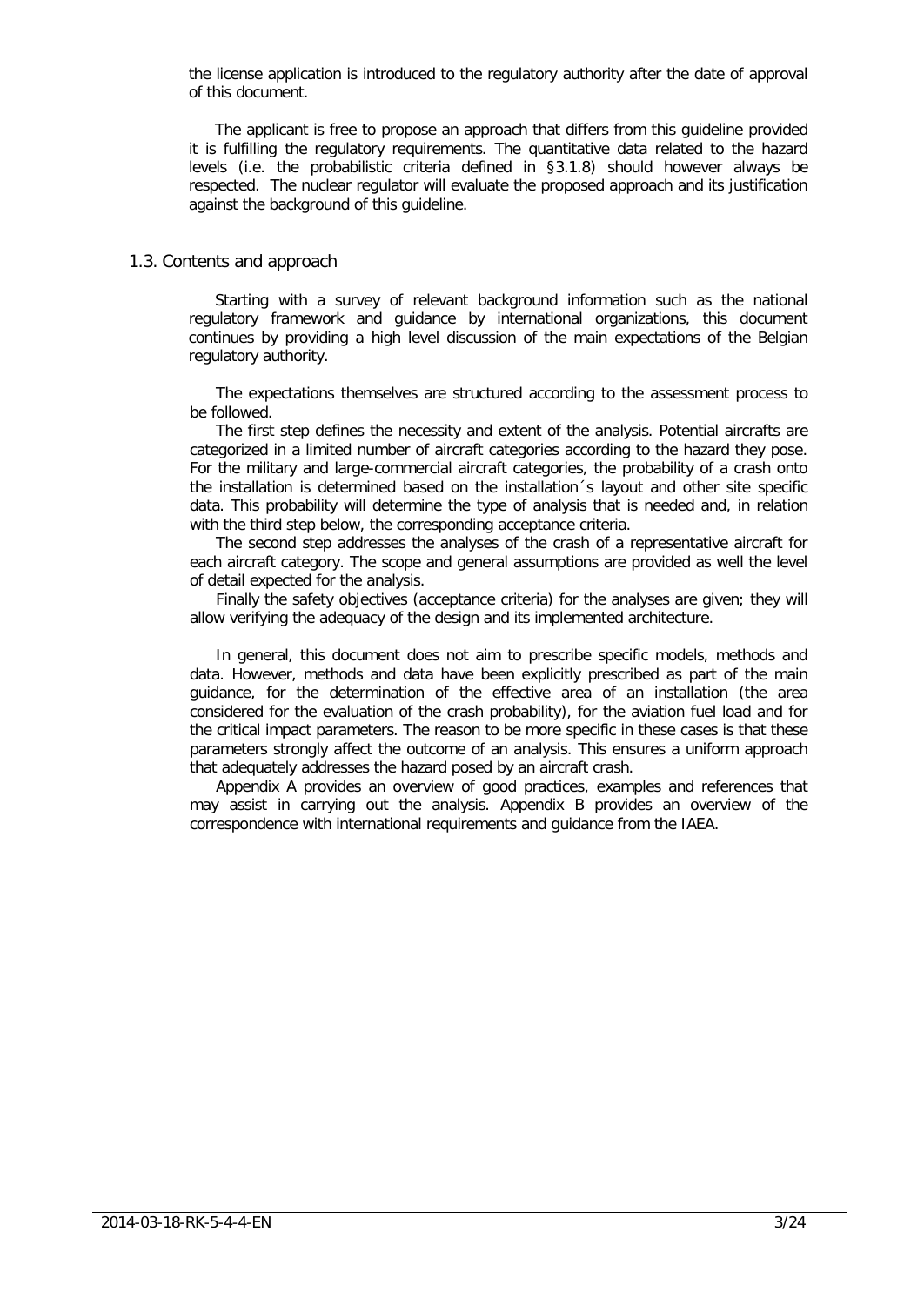# <span id="page-4-0"></span>**2. Background**

This section provides the general background for the remainder of the document. It starts with the national regulatory framework and international guidance.

<span id="page-4-1"></span>2.1. Belgian regulatory framework

Article 7.4 of the Royal Decree of 30 November 2011 [\[1\]](#page-16-2) which applies to all Belgian class I nuclear installations sets forth that "the list of design basis accidents (internal and external) shall be subject to approval by the regulatory body".

For NPPs article 20.3 of the Royal Decree of 30 November 2011 [\[1\]](#page-16-2) provides additional details on such list for external events:

" Among those events of an external origin that need to be taken into account are at least (…)

As well as those that emerge from human activities such as: the crash of an aircraft, (…)."

## <span id="page-4-2"></span>2.2. European directives

The council of the European Union published a Council Directive amending Directive 2009/71/EURATOM establishing a Community framework for the nuclear safety of nuclear installations [\[2\]](#page-16-1). The amendment of 2014 was published in response to lessons-learned from the accident in Fukushima Daiichi NPP in 2011 and aims at enhancing the regulatory framework for nuclear safety in the EU.

Of particular interest is section 2 with specific obligations for the nuclear safety objective for nuclear installations (article 8a, see [\[6\]](#page-16-3)) and the implementation of the nuclear safety objective for nuclear installations (article 8b):

Article 8b indicates that in order to achieve the nuclear safety objective set out in Article 8a, Member States shall "ensure that the national framework requires that where defence-in-depth applies, it shall be applied to ensure that:

• the impact of extreme external natural and unintended man-made hazards is minimised: "

# <span id="page-4-3"></span>2.3. International Atomic Energy Agency

The International Atomic Energy Agency, IAEA, issued several guides and requirements related to aircraft crashes that are discussed below. Appendix [B](#page-22-0) provides an overview of the correspondence with international requirements and guidance from the IAEA. Of specific interest are IAEA NS-R-3 [\[3\]](#page-16-4) that contains requirements regarding the site evaluation for nuclear installations, GSR Part 4 [\[4\]](#page-16-5) on the safety assessment for installations and activities and NS-G-1.5 [\[5\]](#page-16-6) on external events (excluding earthquakes) in the design of Nuclear Power Plants which provides in section 4 specific guidance on the assessment of aircraft crashes.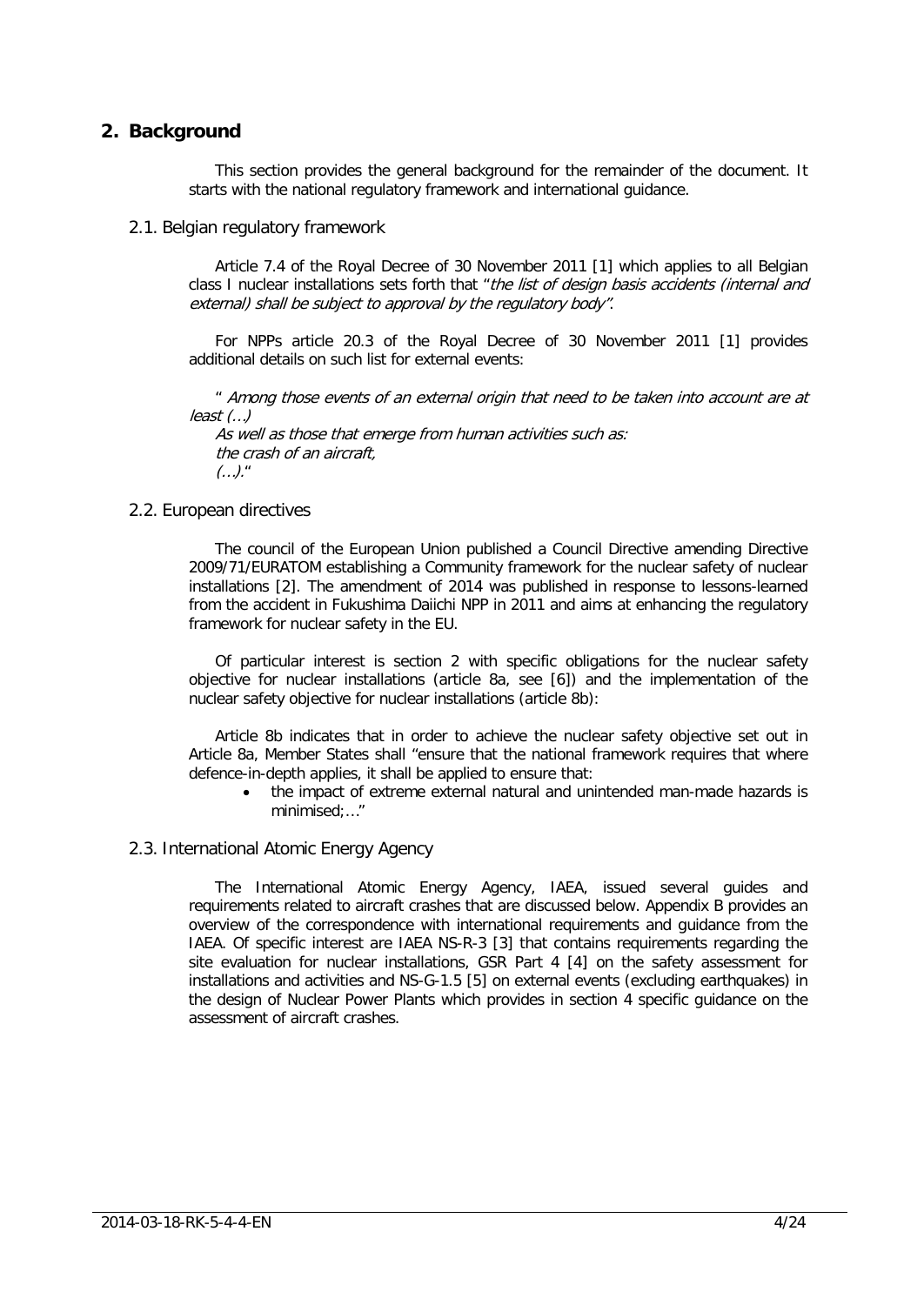# <span id="page-5-0"></span>**3. Guidance and expectations**

The guideline on the safety demonstration of new class I nuclear installations [\[6\]](#page-16-3) provides general guidance on the safety assessment, defence in depth, quantified safety objectives and the application of the graded approach for external hazards.

For this guideline on accidental aircraft crashes the following considerations are of specific relevance:

- The safety assessment for new class I nuclear installations should demonstrate that threats from accidental aircraft crashes are either removed or minimized so far as reasonably practicable;
- An accidental aircraft crash considered in the design basis of the plant should not lead to severe accident (objective SO2);
- Severe accidents resulting from accidental aircraft crash which would lead to early or large releases should be practically eliminated (objective SO3). For that reason, rare and severe forms of accidental aircraft crashes need to be addressed in the overall analysis.

In line with the above considerations, this guideline will define two levels for the analysis of an accidental aircraft crash:

- ACL-1: level 1 accidental aircraft crashes;
- ACL-2: level 2 accidental aircraft crashes considered as rare and severe.

#### <span id="page-5-1"></span>3.1. Determination of the aircraft crash probability and categorization

A wide variety of aircrafts exists and the hazard they pose to an installation can strongly differ. Analyzing every potential type of aircraft and type of crash would however require excessive resources and is unlikely to significantly contribute to the overall safety. This document will therefore distinguish between three aircraft categories that are defined in a way that adequately represents the hazard of the underlying aircrafts.

Historically the approach for selecting aircraft crash events and their assessment in the design basis was solely driven by the probability. Ever since, it has become more and more common internationally to also base the selection on deterministic arguments.

In this guideline probabilistic considerations will only be used to associate each aircraft category with a specific hazard level (ACL-1 or ACL-2). The probability is not used to exclude any aircraft category from the analysis.

This approach is justified on the basis of the following arguments:

- the inherent nature of an aircraft crash is such that it, if unmitigated, may result in extensive and simultaneous damage to control, protection and mitigation provisions implemented (i.e. following the defence in depth principles), to assure the safety functions; i.e. several levels of the DiD may fail simultaneously. In addition, extensive damage to safety provisions could also seriously hinder (severe) accident management;
- the probability of the event is subject to potential future changes. Such changes are for instance the development of smaller airports, changes in airtraffic corridors and changes in maintenance practices or aircraft operators. Other uncertainties are related to the structural characteristics of aircraft such as size, shape, materials, etc. These aspects are difficult to foresee over longer time periods such as the lifetime of an installation. This uncertainty impedes the high level of confidence that would be required to consider a crash associated to a certain aircraft category as residual risk.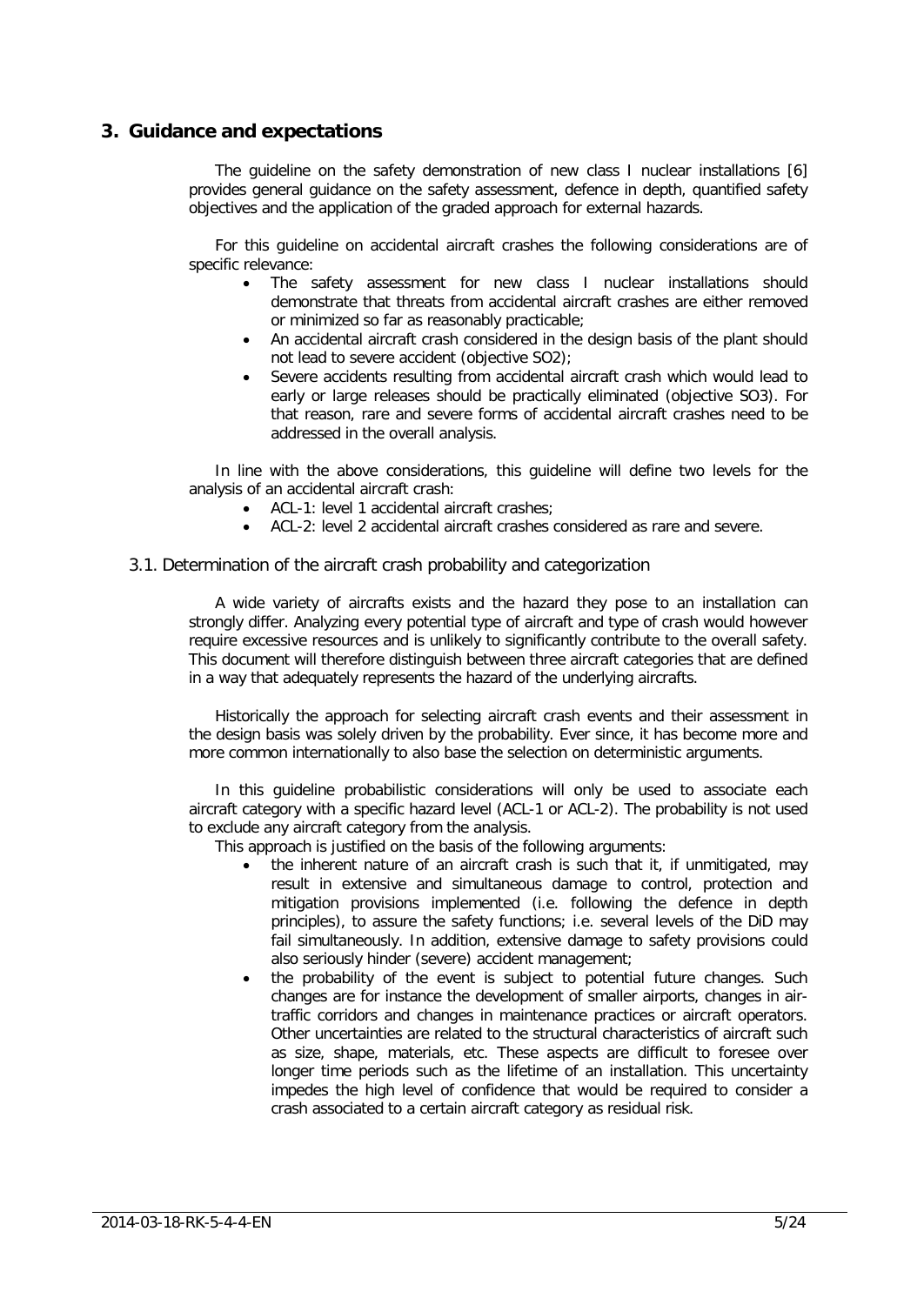For each of the aircraft categories the probability that one of the underlying aircrafts crashes onto the installation, is calculated on the basis of the installation lay-out, site specific data and data from reliable expert aviation sources. Methods will be defined that guarantee a conservative, uniform and standardized approach to determine the crash probability associated with each aircraft category. Appendix A.1 contains a process diagram that assists in connecting the several steps in this section.

A priori note that a calculation of aircraft crash probabilities for the general aircraft category is not necessary for the application of this guideline as this aircraft category should always be considered as ACL-1 (or it is enveloped by other categories).

## <span id="page-6-0"></span>**3.1.1. Categories of aircraft**

Aircrafts should be categorized in one of the following three categories:

- General aircraft: local air traffic with masses up to 5.7 tons<sup>[2](#page-6-3)</sup> (maximum take-off weight) such as aircraft for leisure, helicopters and small civil aircrafts;
- Large-commercial aircraft: other civil aircraft notably medium and large civil aircraft for national and international commercial flights;
- Military aircraft: all military aircrafts.

The categorization is based on the differences in hazards (mostly determined by the loadings and the areas on which these loads occur) associated to different aircraft and the likelihood that such hazard occurs: an impact of an aircraft of the general category is less severe, but likely more probable than an impact of an aircraft considered in the other two categories. The significantly different characteristics of aircrafts of the military and largecommercial categories, notably speed, mass, impact area, but also their crash probability and flight zones, justify a differentiation between those two types.

Although the proposed categories are considered sufficient, a sub-category may be introduced if the different types of aircraft within one of the above three aircraft categories differ strongly in the risk associated with their crash. This could be the case when new aircraft types are introduced or when existing types are reintroduced (e.g. supersonic aircraft). The introduction of such an additional aircraft sub-category should be discussed with the regulatory authority and has to be justified by risk characteristics and by a clear criterion based on which aircrafts can be assigned to the sub-category.

The intention of this categorization is to avoid the need to assess all air-borne vehicles existing world-wide, but rather focus on the characteristic hazards posed by aircraft. Since a categorization is adopted that is consistent with standard practices and data specific to each category a detailed list of aircraft per category is not considered necessary.

#### <span id="page-6-1"></span>**3.1.2. Types of crashes**

Aircraft crash events should be categorized in one of the following types:

- crashes resulting from airport activities: take-off, climbing, approach and landing;
- crashes resulting from non-airport activities: in-flight or holding pattern.

#### <span id="page-6-2"></span>**3.1.3. Aviation traffic data**

National and international expert aviation sources $3$  should be consulted for the following data related to aviation traffic data for each of the aircraft categories:

- Annual number of operations at the airports for which aircraft perform take-off and landing operations within such a distance of the site that a crash resulting from such operations may occur on the site;
- Aviation density for non-airport activities representative for the site;

<span id="page-6-3"></span> $2$  A mass of 5.7 tons is generally (e.g. IAEA TECDOC 1347) used as a defining characteristic for this class. This is a historic choice that is retained in this guide.

<span id="page-6-4"></span>Data for the general aircraft category may need to be obtained from alternative sources such as local operators of such air traffic.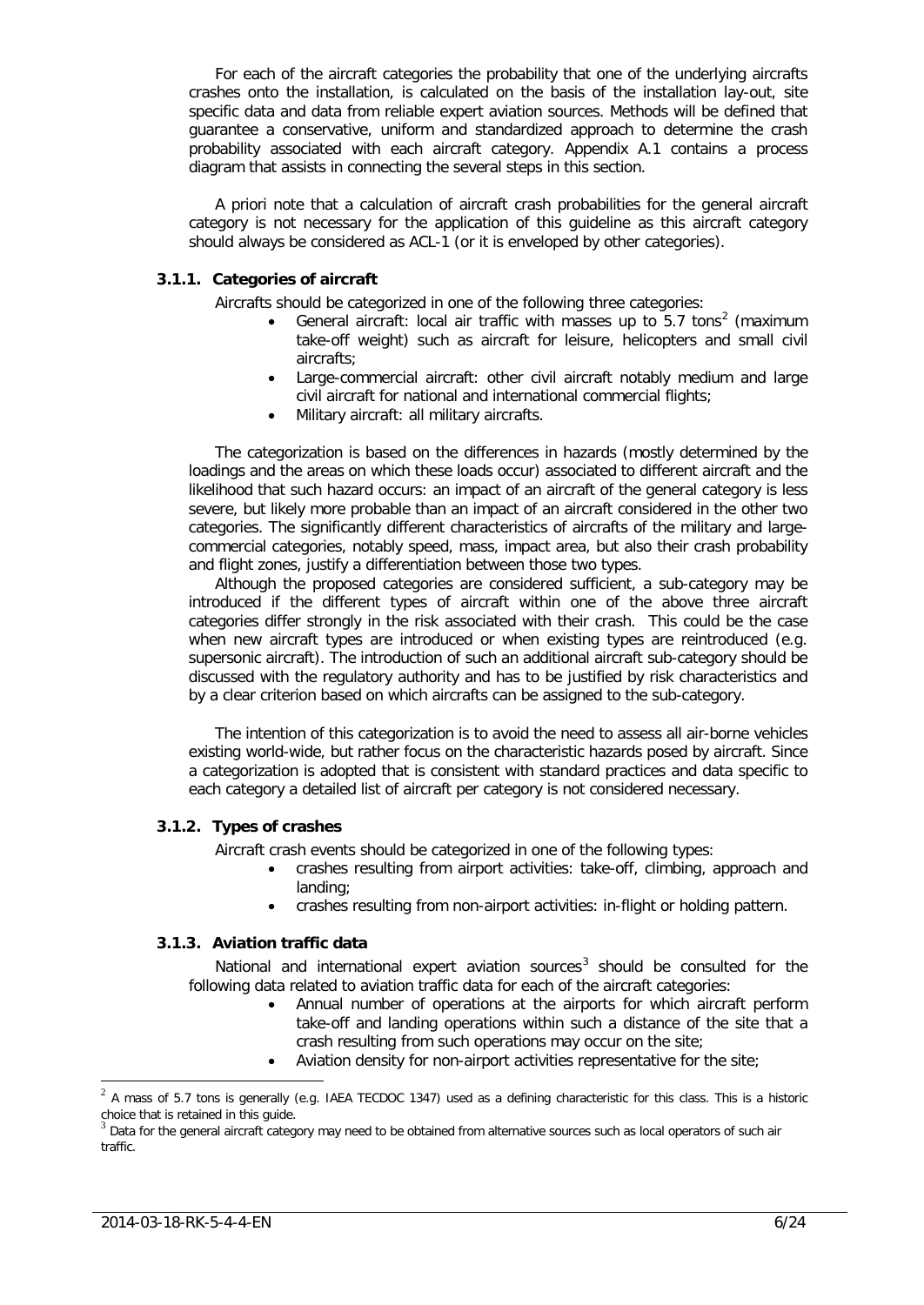• Historic changes and foreseeable future evolution of both aspects listed above.

These data are necessary to be able to determine the event probability and its related uncertainty. Several different expert sources could and probably should be consulted depending on the type of information necessary. Such sources could be: military sources, nearby airports, local operators and national or international aviation bodies. Note that the data listed are connected to the crash statistics data (see section [3.1.4](#page-7-0) and [3.1.6\)](#page-8-0). It is advisable to use the same expert sources for aviation traffic data and crash statistics data (see next subsection) to avoid misinterpretation of the data provided.

#### <span id="page-7-0"></span>**3.1.4. Crash statistics data**

Expert aviation sources, national and international, should be consulted for crash statistics data including the effects of skidding for each of the aircraft categories (i.e. if possible without explicitly considering specific types of aircraft) and specific to the type of operation (i.e. airport or non-airport).

This data should be representative for Belgium and nearby countries and may, if necessary for reducing uncertainties, be based in addition on other countries with similar air traffic conditions, regulations and practices. For contributions by airport operations, the distance and orientation of the site with respect to the airport runways are taken into account for airports located either in Belgium or sufficiently near in a neighboring country. For contributions by non-airport activities in general no specifics of the region or the site need to be taken into account; they may reflect the risk anywhere in Belgium. However, military flight training zones and corridors may introduce a strong inhomogeneity in the crash probability that should be taken into account when relevant. Another inhomogeneity that may need to be addressed concerns the surroundings of airshows.

For the crash statistics a difference is made between airport and non-airport contributions. Airport activities should take into account take-off, climbing, approach and landing. The risk posed by these activities strongly depends on the distance and orientation of the site in relation to the airport and this dependency needs to be taken into account. At a minimum all airports located within a 37 km<sup>[4](#page-7-2)</sup> [\[7\]](#page-16-7) radius around the site should be taken into account.

Aircraft crashes are rare and reliable statistics may require using a sufficiently long period. A period of 20 years is deemed sufficiently representative. However it is also realized that the air traffic industry performs extensive root cause analysis following an incident or accident, shares lessons learned and takes industry-wide measures when necessary. Hence, a crash statistic based on a very long period may be overly conservative; in such a case the period can be reduced.

For more modern aircraft a period of 20 years likely exceeds the timeframe for which data is available. This may necessitate basing the statistics on a shorter timeframe. When this period would become very small, for instance a couple of years for a new type of aircraft, then the statistics should be generated by including additional conservatisms and using data available for similar aircraft.

Another limitation of the timeframe could be justified when the data shows a significant change in crash statistics that can be attributed to a specific measure or practice. Also in such a case it could be justified to limit the period to a shorter timeframe in order to avoid overly conservative crash statistics.

#### <span id="page-7-1"></span>**3.1.5. Effective area**

The definition of the total effective area is necessary to calculate the probability that a crash will impact on the installation or the relevant supporting buildings since these crash probabilities are normalized per unit of area. It should be calculated by accumulating the effective areas of all relevant buildings and areas (i.e., all buildings hosting nuclear fuel or

<span id="page-7-2"></span> $4$  Do note that the assumed probability for an airport-related crash may equal zero at distances shorter than 37 km depending on characteristics such as the angle between the installation and a runway as well as the type of aircraft.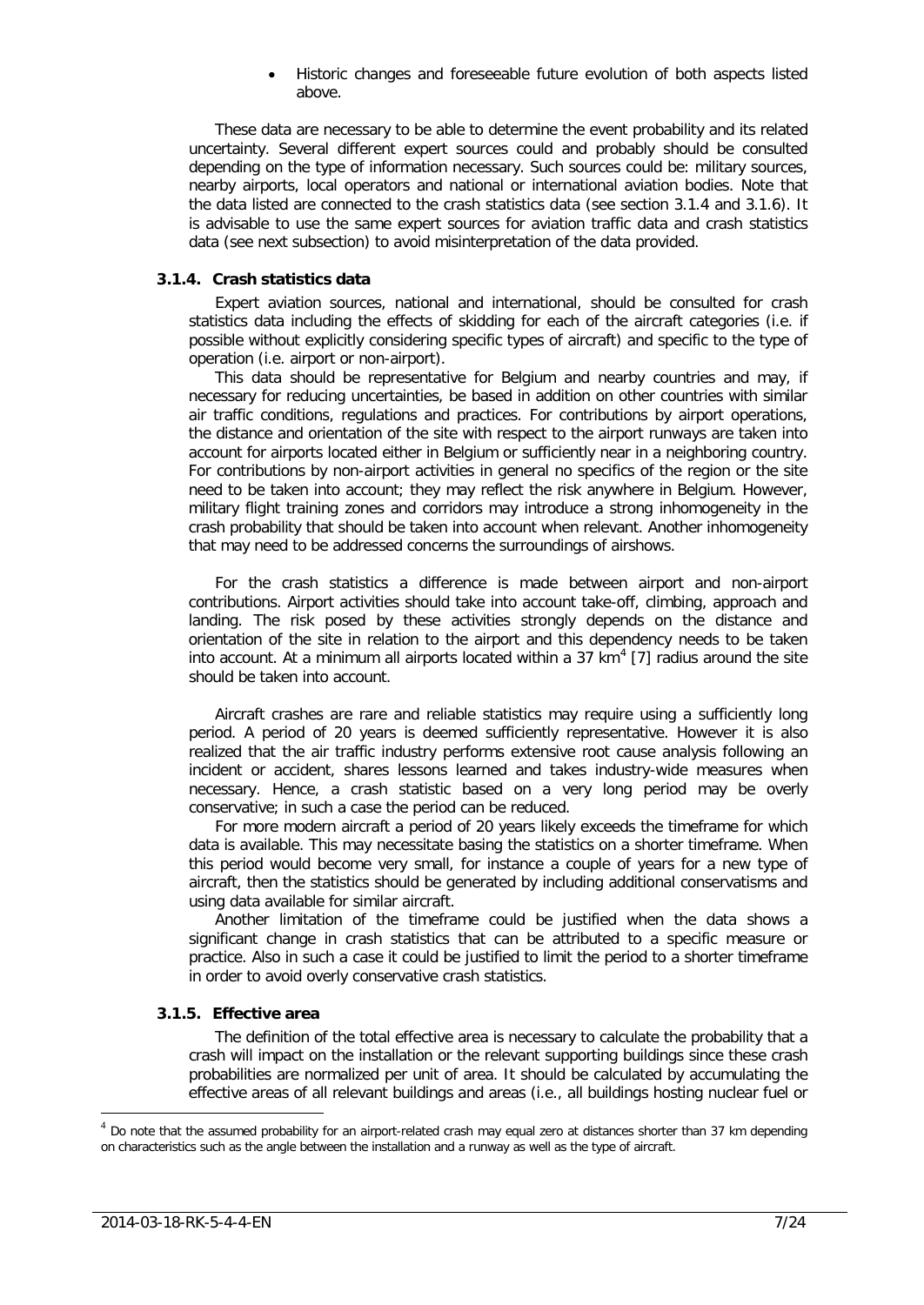large radioactive sources as well as all other buildings and areas of the terrain that host safety provisions - see also section [3.2.1](#page-10-1) for the general scope of the analysis). The calculation of each contribution to the effective area may be done using the methodology and data provided in  $[7]^5$  $[7]^5$  $[7]^5$ .

The method proceeds as follows: the installation is represented by a bounding rectangle. The cross-sectional area corresponding to the largest diagonal of this bounding rectangle and the roof area are projected onto the surface using a predefined crash angle specific to the type of aircraft or aircraft category. This area, together with an area over which the aircraft skids if it crashes just in front of the building, then form the effective area of the building. The determination of the largest diagonal may consider the limitation of possible flight paths by adjacent structures, buildings and terrain features (also see section [3.2.3\)](#page-11-0).

Appendix A.1 provides additional guidance for the determination of the effective area. For the impact angle, a single average value (e.g. from [\[7\]](#page-16-7)) or a probability distribution can be selected, depending on the aircraft category and the crash type, and should always be justified. A distribution is most often used for military aircrafts; for other aircraft types, a distribution is often not available, and hence an average value is most typically used which can be different for non-airport activities and airport activities.

#### <span id="page-8-0"></span>**3.1.6. Annual crash probabilities**

For each aircraft category the overall annual crash event probability,  $P_{cat}$  should be calculated by summing the contributions from airport activities and non-airport activities.

The contributions by non-airport activities are found by multiplying the aviation density representative for the site and its immediate vicinity and, if relevant, specific to the type of operation, the probability of a crash during non-airport activities (in-flight or in a holding pattern) and the effective area.

The contributions by airport activities are found by multiplying the number of operations at the relevant airport, the probability of crash given the activity (take-off plus landing and depending on distance to site and orientation), the impact chance on the site resulting from the crash and the effective area.

Appendix A.1 provides additional guidance for the calculation of the annual crash probability.

#### <span id="page-8-1"></span>**3.1.7. Uncertainties**

Major sources of uncertainty in the event probabilities should be identified, categorized (e.g. aleatory/random or epistemic), quantified and reduced to the extent reasonably practical. Amongst others, a review of data and/or publications for other nearby countries is highly recommended. A justification of the reliability of the event probability should be provided notably when this could influence the categorization (see section [3.1.8\)](#page-8-2).

Note that sufficient conservatisms have been included to allow addressing only the major sources of uncertainty. In addition and as pointed out in section [3.1,](#page-5-1) some uncertainties or future changes cannot be predicted with any accuracy and so addressing minor sources of uncertainties may not be worth the effort.

#### <span id="page-8-2"></span>**3.1.8. Categorization as ACL-1 and ACL-2**

As a general rule, a crash associated with a certain aircraft category is categorized as ACL-1 if the overall annual crash probability for that category,  $P_{cat}$  exceeds 10<sup>-6</sup> per year. If the overall annual crash probability is lower, it should be categorized as ACL-2.

<span id="page-8-3"></span> <sup>5</sup> Note that the dimensions/units of the data provided should be checked and converted if necessary.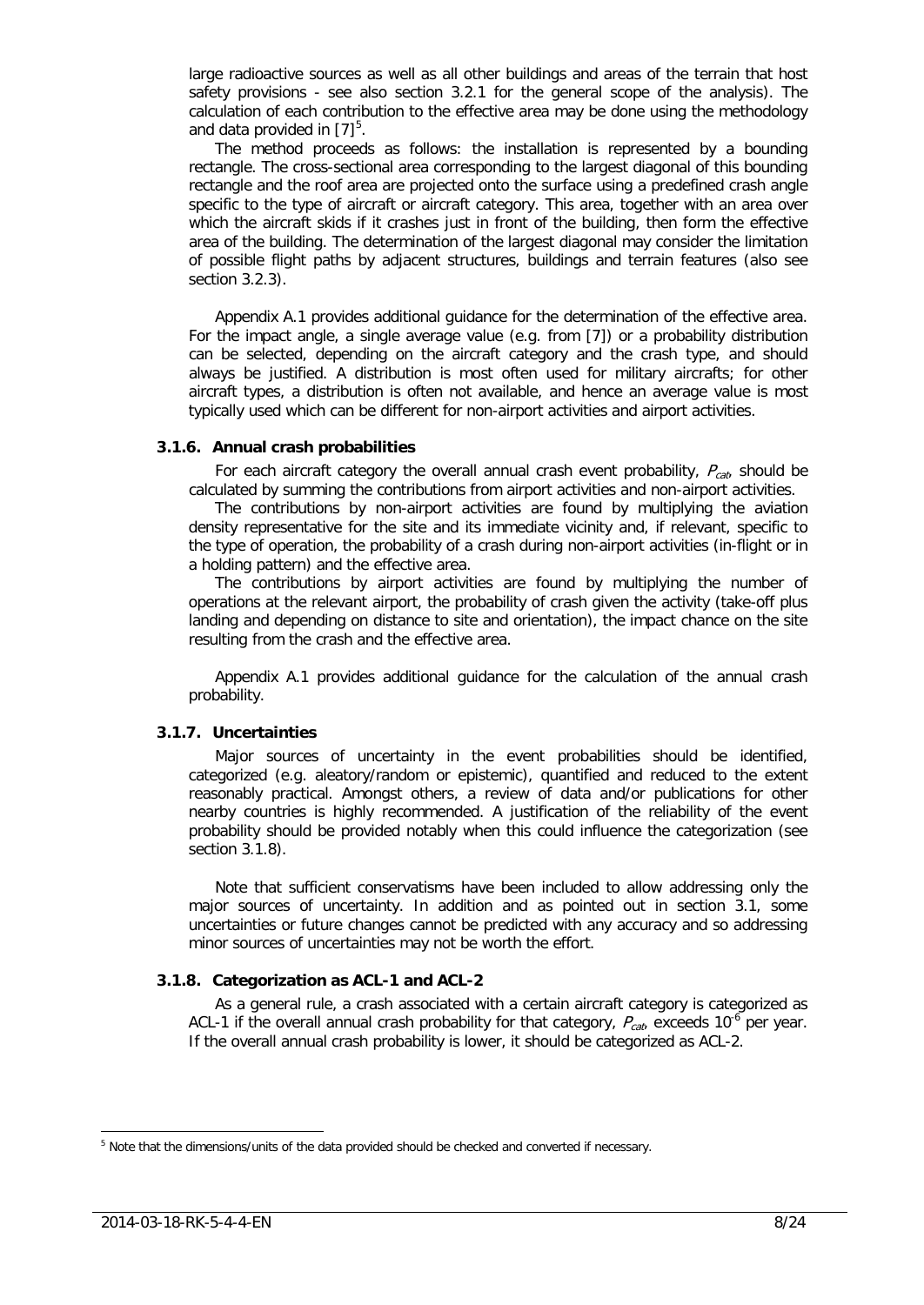ACL-1 must always contain the general aircraft category. An assessment may not be needed if one of the other two categories is also categorized under ACL-1 as these categories envelope the general category.

The above two rules to define ACL-1 and ACL-2 are presented in the table below for the three standard aircraft categories:

| <b>Hazard</b><br>level | <b>Aircraft category</b>                        |                                      |                                      |
|------------------------|-------------------------------------------------|--------------------------------------|--------------------------------------|
|                        | General                                         | Military                             | Commercial                           |
| ACL-1                  | Always, unless enveloped<br>by other categories | Yes, if $P_{mil} > 10^{-6}$          | Yes, if $P_{com} > 10^{-6}$          |
| $ACL-2$                | No: should be enveloped<br>by other categories  | Yes, if $P_{mil}$ < 10 <sup>-6</sup> | Yes, if $P_{com}$ < 10 <sup>-6</sup> |

For the definition of the representative aircraft crash associated to ACL-1/ACL-2 and the three aircraft categories, see section [3.2.2;](#page-10-2) for the safety objectives associated to ACL-1/ACL-2, see section [3.3.1.](#page-13-2)

#### <span id="page-9-0"></span>**3.1.9. Application of the graded approach**

The hazard-specific worst-case consequences (see [\[6\]](#page-16-3) for details and definitions) will allow categorizing the installation into one of four graded approach (GA) categories. Depending on this categorization, the scope of the safety assessment for accidental aircraft crashes can be determined:

|                | Include in safety assessment? |                         |       |
|----------------|-------------------------------|-------------------------|-------|
| GA             | ACL-1                         | margin                  | ACL-2 |
| category       |                               | assessment <sup>6</sup> |       |
|                | ves                           | ves                     | yes   |
| 3              | ves                           | ves                     | no    |
| $\overline{2}$ | ves                           | no                      | no    |
|                | but<br>yes, t<br>adapted      | no                      | no    |

For graded approach category 1 the ACL-1 hazard is set to correspond to the crash of an aircraft from the general aircraft category without further consideration of other aircraft categories. The adaptation for ACL-1 for the GA category 1 is given in section [3.2.2.](#page-10-2)

<span id="page-9-1"></span> $<sup>6</sup>$  In section [3.2.6](#page-13-0) further details are provided on the margin assessment, which, in the case of aircraft crashes, can be</sup> performed as a sensitivity analysis by varying the impact speed or the amplitude of the load function.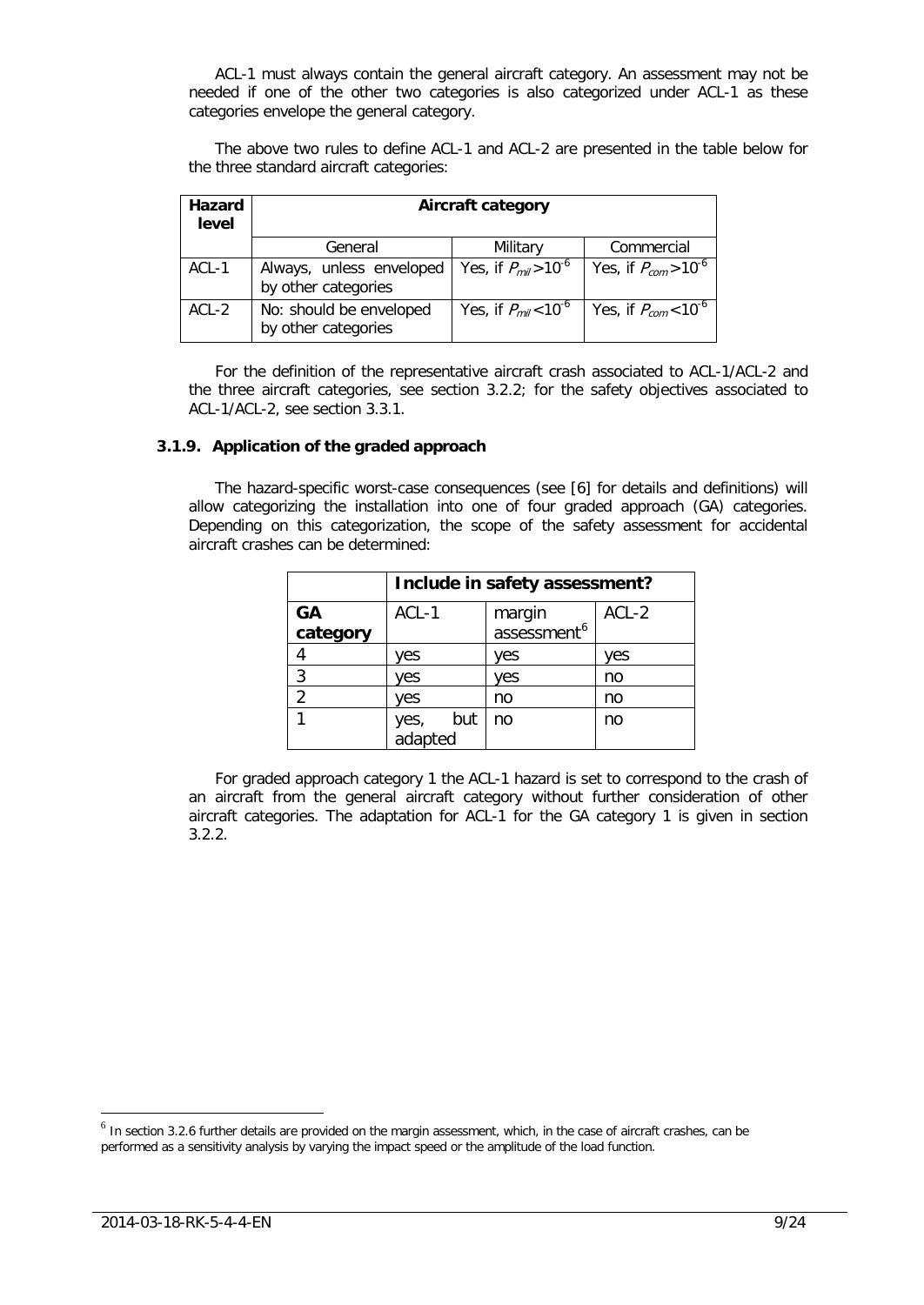#### <span id="page-10-0"></span>3.2. Analysis of an aircraft crash event

This section defines the scope of the analysis, the event to be analyzed and the effects to be studied for each of the aircraft categories categorized as either ACL-1 or ACL-2. The aim is to ensure that each type of aircraft crash event is adequately studied in a manner that considers all relevant aspects and effects. The related safety objectives are provided in section [3.3.](#page-13-1)

Note that, consistent with the table presented in section [3.1.9,](#page-9-0) for installations categorized as graded approach category 1, 2, or 3 the rare and severe aircraft crash ACL-2 does not need to be further defined and assessed.

## <span id="page-10-1"></span>**3.2.1. General scope**

The analysis should consider all safety provisions related to the three safety functions in so far they are relevant for the installation considered [\[8\]](#page-16-8):

- control of reactivity (either active or through a designed level of subcriticality);
- removal of heat from the reactor and from the fuel storage;
- confinement of radioactive material, shielding against radiation and control of planned radioactive releases, as well as limitation of accidental radioactive releases.

The analysis should cover safety functions and safety provisions related to the whole installation: reactor (if applicable), the storage of nuclear fuel (if applicable) and other large sources of radioactivity, all buildings and structures, in so far they are part of the license of the installation and host safety provisions, and safety provisions that are not inside a building such as e.g. dikes, dams, water intake, etc..

## <span id="page-10-2"></span>**3.2.2. Representative aircraft crash**

For each aircraft category a representative aircraft as well as a representative type of crash (see also section 3.1), should be defined and justified for further analysis as ACL-1 and ACL-2. Such representative aircraft crash should be representative for the site specific hazard posed by each aircraft category. The definition of a representative aircraft crash for each category is subject to approval and should be justified.

It is not practical to analyze in detail the impact of every type of aircraft or to verify each of such analysis. Therefore a representative aircraft needs to be selected for the analysis in a manner that represents the site specific hazard of its category. Some aircraft or crash types may not be enveloped by the representative aircraft crash and would therefore not be covered by the analysis.

For ACL-1 it is generally expected that the representative aircraft is defined conservatively and envelopes the entire category with very few exceptions. For the ACL-1/general aircraft category the regulatory authority considers it acceptable to consider a two-engine airplane with mass close to 5.7 tons for installations in the GA category 2, 3 and 4. For installations in the GA category 1 a single engine airplane with a mass close to 1.5 tons (e.g. a Cessna) is acceptable for the ACL-1/general aircraft category.

For ACL-2 the representative aircraft may be defined less conservatively so that it envelopes a significant fraction of the aircraft in the specific aircraft category. The applicant is asked to propose and justify the selected representative aircraft.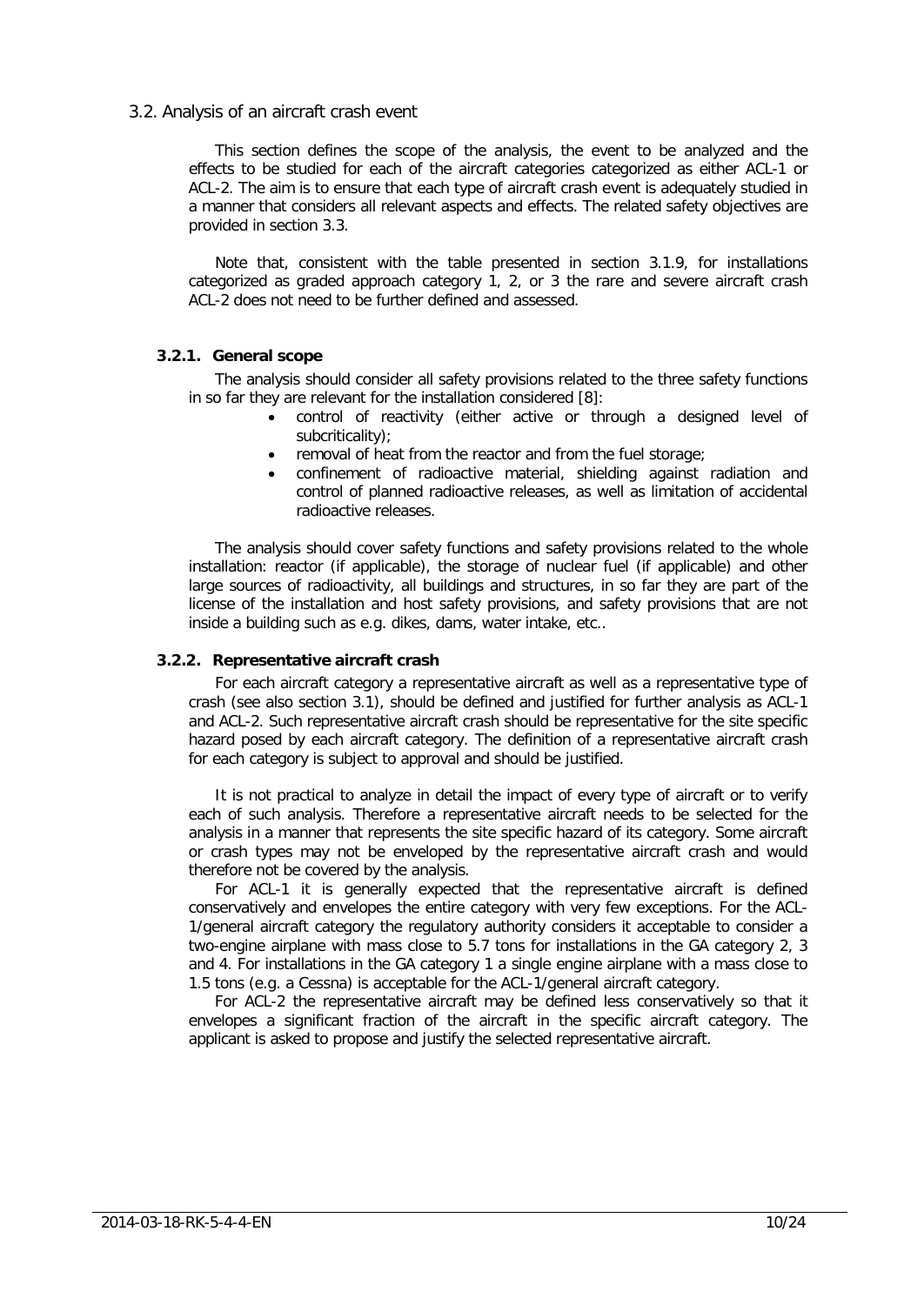Each representative aircraft crash should at least be characterized by:

- One or more (unified) load-time functions<sup>[7](#page-11-1)</sup> accompanied by aircraft mass, impact areas and the impact speed, which should at least be:
	- o 100 m/s for general aircraft category,<br>o 215 m/s for a military aircraft,
	- 215 m/s for a military aircraft,
	- o 120 m/s for a large-commercial aircraft;
	- One or more additional missiles (such as engines) accompanied by their masses, velocities and impact areas. The overall impact effects of such missiles should be taken into account as part of the load-time functions; nevertheless, their separate specification is necessary for the analysis, notably in relation to penetration. For a military aircraft no loaded missiles or explosives have to be assumed;
	- Full take-off weight and a full load of aircraft fuel (MTOW). For military aircraft the full take-off weight may be reduced to account for the absence of loaded missiles and explosives.

The characteristics listed here concern parameters of an aircraft and missiles that dominantly determine the extent of damage following a crash. A full take-off weight and full load of aviation fuel load are conservative upper limits. The limits for the impact speeds are judged to be conservative for the large majority of crashes; nevertheless crashes may occur at an impact speed that exceeds these values.

## <span id="page-11-0"></span>**3.2.3. Flight paths and impact locations**

The flight paths and impact locations that are analyzed should represent the worst cases and this depends on the purpose of the application. Flight paths may be screened out if the presence of permanent terrain features or nearby buildings makes such approaches physically impossible. For the study of the consequences of a penetration, several flight paths should be assessed in relation to the damage they could cause to safety provisions.

During the assessment several *different* flight paths are considered for various purposes, namely

- for the effective area: the worst case can be based on the lowest potential impact angle.
- for determining if a barrier can be penetrated:
	- o the worst case is usually given by a perpendicular impact in the center of panels.
	- o For the impact on flat roofs, a non-perpendicular impact may be considered, however, for the sensitivity analysis related to ACL-1 this angle should be taken as perpendicular (see [§3.2.6\)](#page-13-0).
- for the detailed assessment of the consequences of a penetration, several different flight paths need to be studied based on the layout of safety provisions inside the building; these flight paths may not necessarily impact on the center of panels and can thus be different from the flight paths for determining if a barrier can be penetrated. For the impact on flat roofs, a non-perpendicular impact may be considered, however, for the sensitivity analysis related to ACL-1 this angle should be taken as perpendicular (see [§3.2.6\)](#page-13-0).

Flight paths that are not physically possible do not need to be studied. However, consideration should be given not to provide credit to buildings and structures that are not under the control of the license holder. Known changes to the site and its buildings, including those that can reasonably be expected, should be included in the determination of which buildings and structures could limit the potential flight paths. The reason is that the presence of any structure used for screening flight paths represents a formal input data for the assessment and will affect the results of the safety assessment and its validity. The pertinence of crediting nearby buildings, structures or topographical features

<span id="page-11-1"></span> $<sup>7</sup>$  See e.g. the load-functions provided as example in appendix A.3</sup>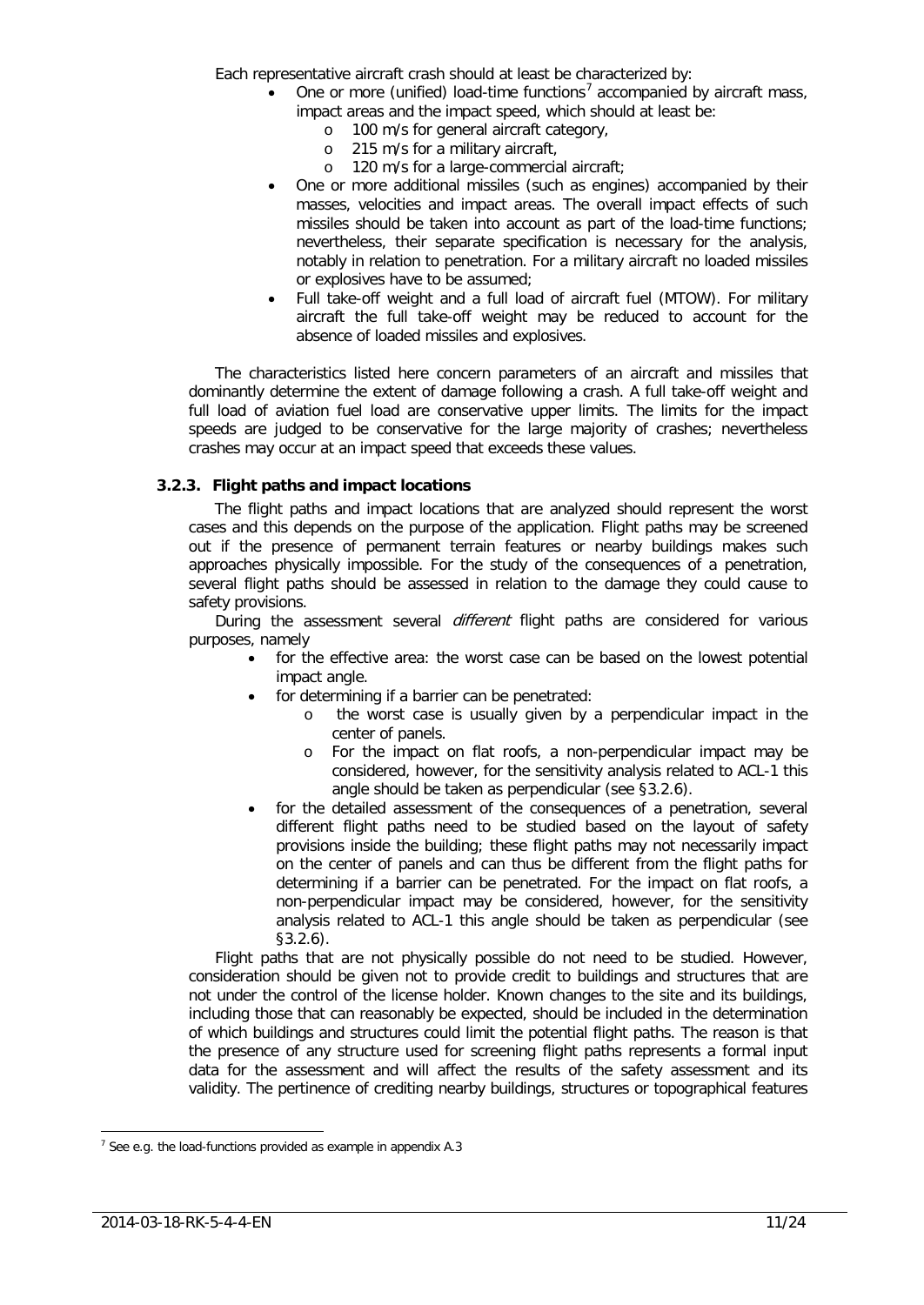should be validated regularly and in any case as part of the design and the periodic safety review.

In appendix A.2 further guidance is provided on flight paths and their determination.

## <span id="page-12-0"></span>**3.2.4. Analysis of ACL-1**

The analysis carried out for the representative event should consist of identifying and assessing:

- The effects due to direct impact (see also appendix A.3):
	- o global failure of a building (e.g. collapse or its overall translation or rotation),
	- o local failure resulting in deformation of barriers or penetration of aircraft remnants,
	- o generation of additional missiles due to the disintegration of the aircraft (notably the engines and undercarriage), scabbing or spalling or other forms of momentum transfer;
- The indirect damage to safety related provisions due to (see also appendix A.3):
	- o collapse of outer barrier, roof or internal structures,
	- o penetrating missiles and debris,
	- o falling of heavy internal objects (e.g. fall of crane due to local deformation of outer barrier),
	- o vibrations and shock waves due to impact;
	- The effects of fuel ignition/explosion and fire due to:
		- o overpressure and shock wave,
		- o heat and spreading of fire or kerosene,
		- o smoke and dust (e.g. blockage of intake filters);
	- The effects on human intervention and mitigating actions $<sup>8</sup>$  $<sup>8</sup>$  $<sup>8</sup>$  due to:</sup>
		- o Heat, smoke and kerosene fire (e.g. impaired habitability of control room),
		- o debris and missiles,
		- o asphyxiant and toxic substances.

The analysis should include the determination of margins and the demonstration of conservatisms.

The list of effects to be analyzed is extensive, however, potential effects of an aircraft crash are complex and diverse, and this list covers all relevant hazards.

# <span id="page-12-1"></span>**3.2.5. Analysis of ACL-2**

The analysis carried out for the representative event may be based on realistic assumptions and methods, and should consist of:

- An assessment, to the extent applicable, of the effects on the safety functions ´reactivity control` and ´heat removal`. Such assessment may consist of a qualitative argumentation based, for instance, on sufficiency of physical separation;
- An assessment of the impact on the containment function of buildings that host nuclear fuel or large radioactive sources and their confinement barriers, which should at least provide quantitative insight in the global stability of the building, the potential for penetration of the barriers and the effects induced by vibrations;
- A qualitative analysis of the potential effects listed in section [3.2.4](#page-12-0) with a focus on potential effects that might cause releases or that may have an impact on accident management provisions. Effects that cannot be excluded and could lead to a significant release or other adverse effects should be studied and quantified.

<span id="page-12-2"></span> $8$  Besides the benefits from such measures, also the potential negative effects should be identified.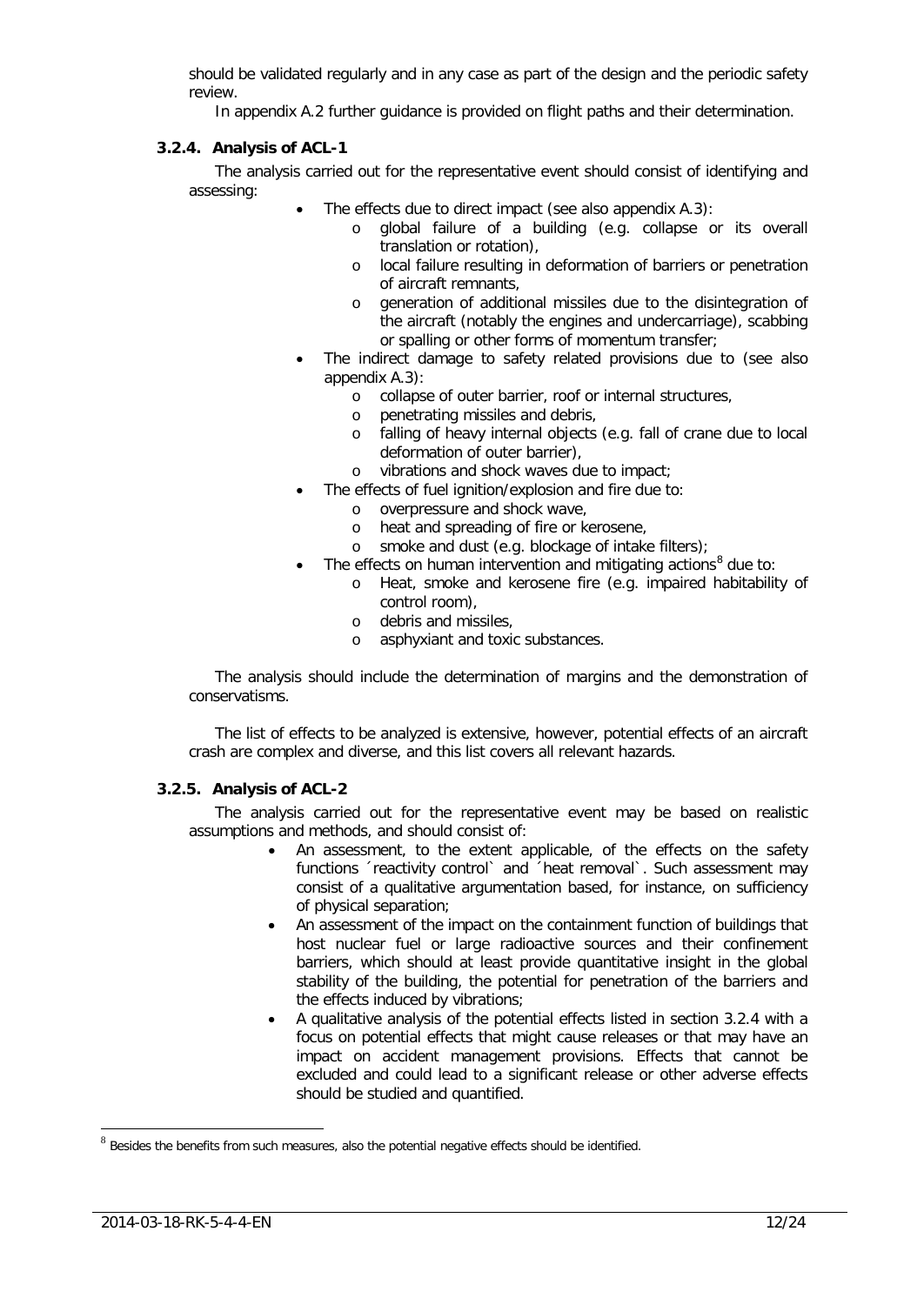#### <span id="page-13-0"></span>**3.2.6. Sensitivity analysis and margin assessment**

For aircraft crashes it is not possible to establish a meaningful severity-frequency curve and hence the margin assessment (for ACL-1, for graded approach categories 3 and 4) as requested in [\[6\]](#page-16-3) in terms of the gap in exceedance frequency cannot be performed.

The margin assessment [\[6\]](#page-16-3) can be performed in terms of a gap in severity by performing an analysis for aircraft types different from the representative aircraft and progressively selecting more penalizing characteristics of such aircrafts. However, given the variety of characteristics that can be penalized (speed, mass, wingspan, number of engines, amount of fuel, …), the number of different aircrafts that can be considered, as well as the complexity of the ensuing analysis, this path may be too complex and too demanding for its purpose. The regulatory authority therefor accepts that a margin assessment is carried out by varying the impact speed (or alternatively the amplitude of the load function) of the representative aircraft crash. This analysis is referred to in this document as the **sensitivity analysis** and may replace the margin assessment.

The sensitivity analysis should be carried out by varying the impact velocity (or alternatively the amplitude of the load function), up to 150% of the initial value. In addition it is expected that for an impact on the roof, the impact angle is assumed to be perpendicular.

The sensitivity analysis may be limited to relevant buildings that host radiological sources whose amount can lead to consequences beyond the applicable safety objectives and related buildings that host provisions that are essential for sustaining a safety function. The margin in impact velocities or load should be determined in relation to each of the following effects:

- Penetration of containment or outer confinement barrier;
- Global failure of containment or outer confinement barrier;
- Penetration by missiles of any radiological barrier of large radiological sources
- To the extent applicable, penetration by missiles of coolant boundaries essential for the removal of residual heat;
- To the extent applicable, penetration by missiles of barriers hosting equipment/systems essential for the control of reactivity.

## <span id="page-13-1"></span>3.3. Safety objectives

In this section the safety objectives (acceptance criteria) are provided for the different analyses carried out to assess the consequences of an aircraft crash.

#### <span id="page-13-2"></span>**3.3.1. Objectives for the assessment of ACL-1 and ACL-2**

The analyses for ACL-1 and ACL-2 should show that the releases of radioactive material from any source are minimized to the extent reasonably practical and in any case below the applicable safety objective SO2 or SO3.

In addition, the regulatory authority is of the opinion that for reactors and any associated spent fuel storage facilities an aircraft crash should not lead to severe core/fuel damage and therefore should not cause more than a minor radiological impact consistent with safety objective SO2. The reason for this expectation is twofold:

- If severe core/fuel damage would result from an accidental aircraft crash, then in all likelihood the impact has caused inner containment/confinement barriers to be breached in such a way that a direct release pathway exists and a large and early release cannot be prevented or mitigated. This would be inconsistent with safety objective SO3.
- If severe core/fuel damage would result from another reason than a catastrophic aircraft impact that breaches the containment and confinement barriers, e.g. by a crash that impedes heat removal paths, then by means of diversity and separation core melt could have been prevented. Such measures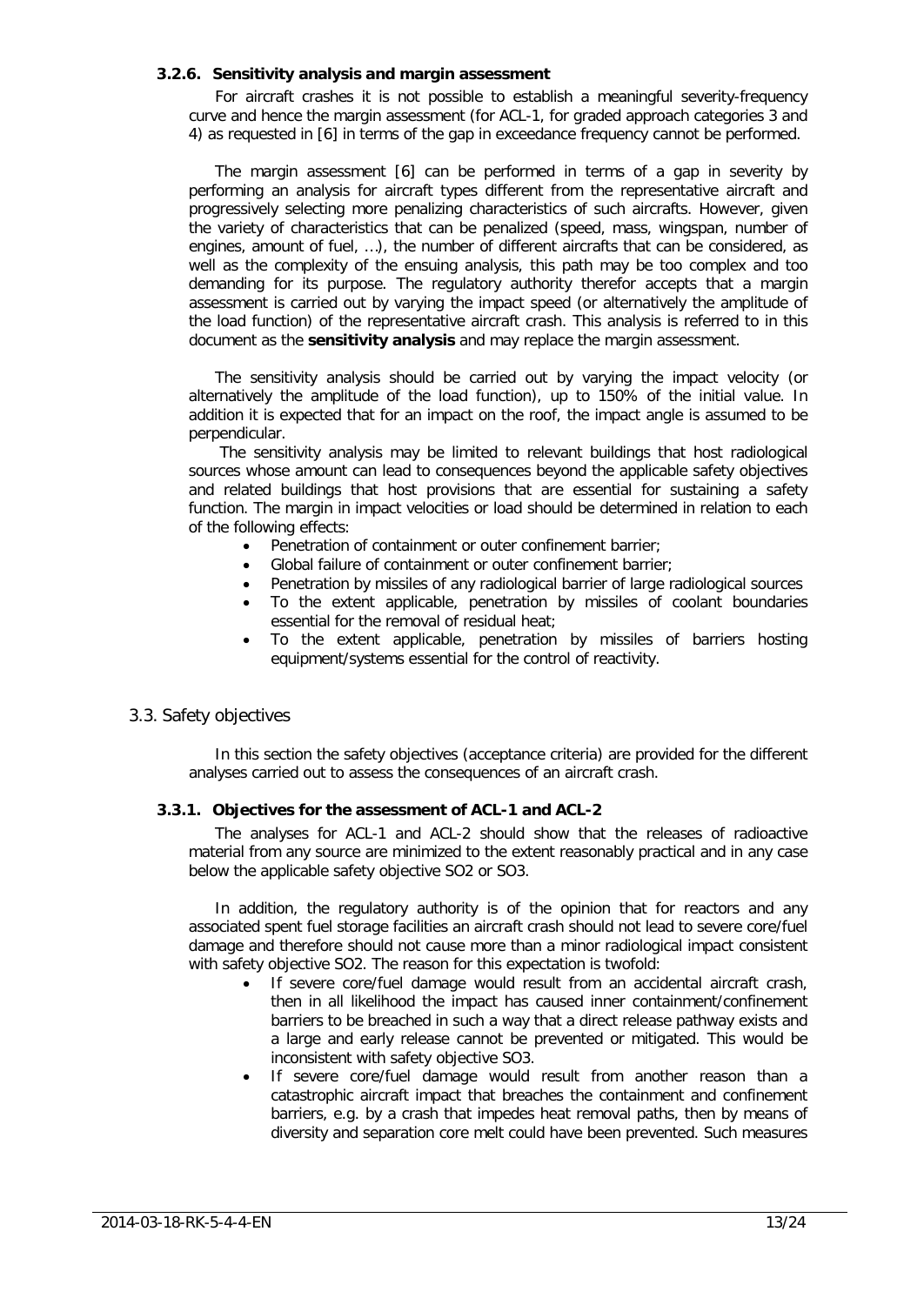are judged as reasonably practicable for an NPP and any associated spent fuel storage facility and should therefore be implemented.

For a research reactor the reasonability of measures to reduce the consequences to SO2 should be discussed with the regulatory authority.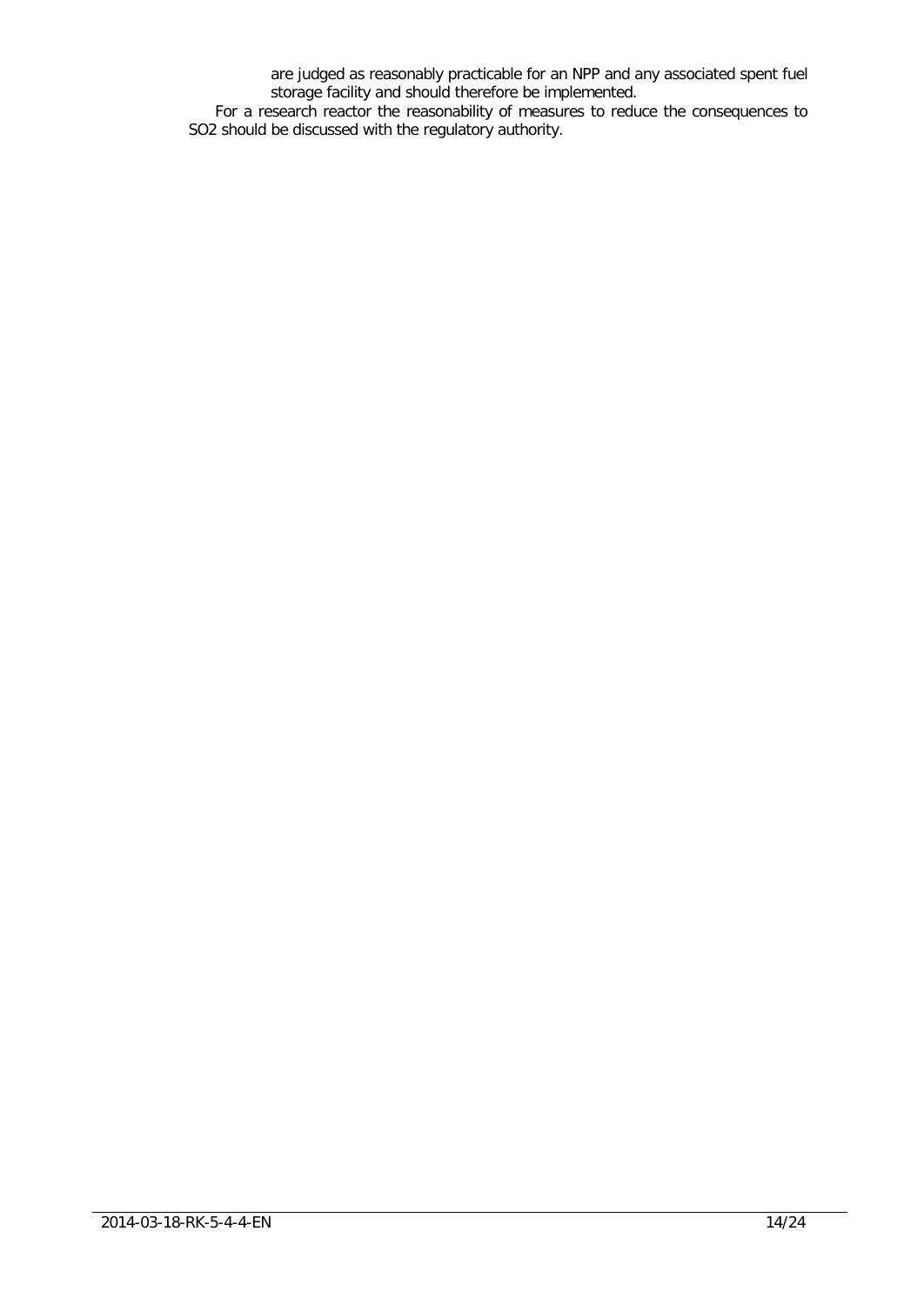# <span id="page-15-0"></span>**4. Summary**

This document provides guidance and expectations for the categorization and assessment of accidental aircraft crashes in the design of new class 1 nuclear installations.

This document builds on national regulations and international practices and aims to ensure that the potentially severe consequences of aircraft crashes are adequately prevented by design. In addition applying the guideline will ensure completeness and uniformity in the assessment of aircraft crashes.

To further assist in assessing and analyzing the potentially complex and diverse nature of aircraft crash events this document provides an overview of good and recommended practices and examples.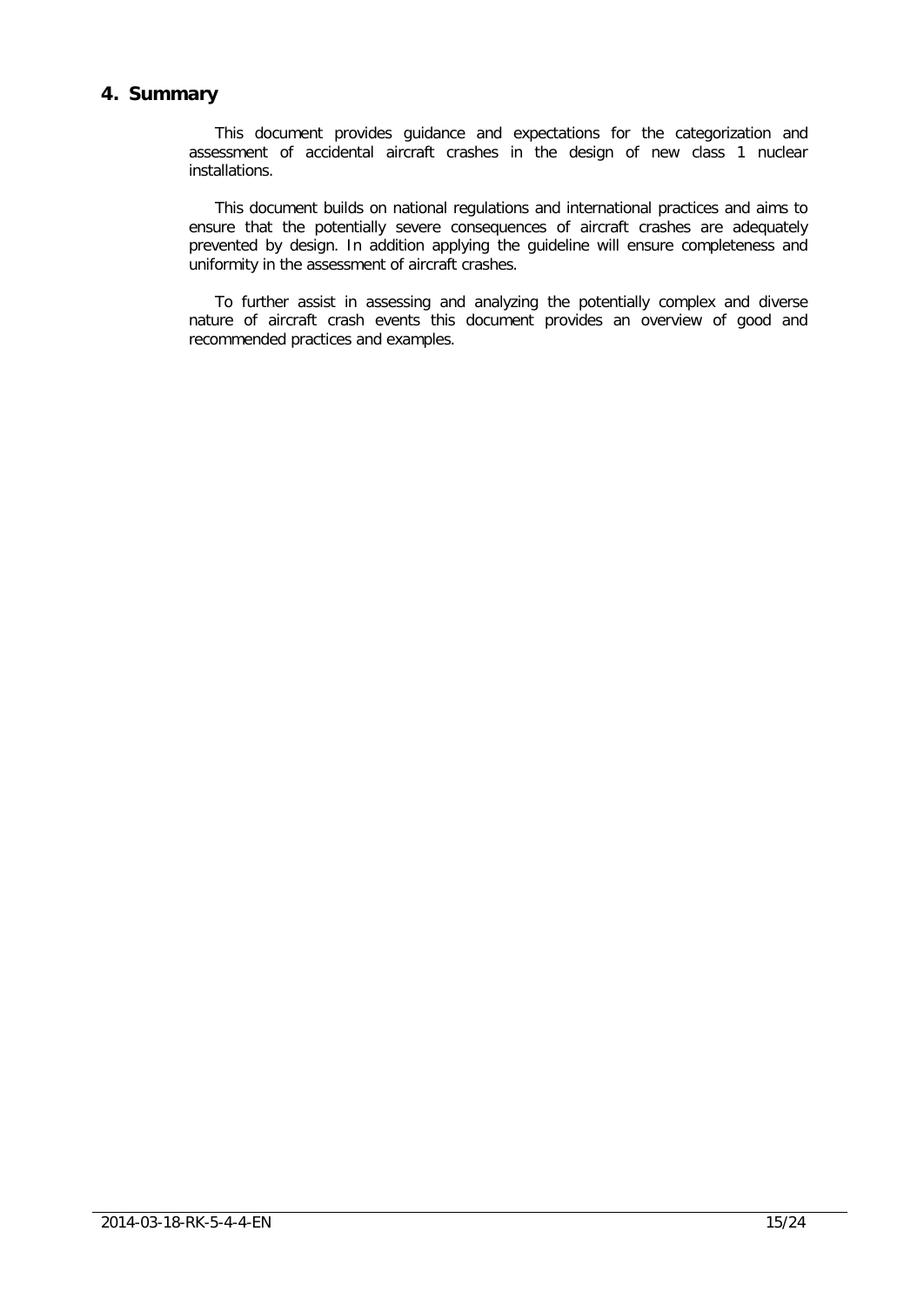# <span id="page-16-0"></span>**5. References**

- <span id="page-16-2"></span>1. Belgisch Staatsblad Ed. 5 21/12/2011, Koninklijk Besluit houdende veiligheidsvoorschriften voor de kerninstallaties 30 November 2011
- <span id="page-16-1"></span>2. Council of The European Union, Council Directive 2014/87/EURATOM, 8 July 2014
- <span id="page-16-4"></span>3. IAEA, Safety Evaluation for Nuclear Installations, Safety Requirements N° NS-R-3, 2003
- <span id="page-16-5"></span>4. IAEA, Safety Assessment for Facilities and Activities, General Safety Requirement N° GSR-Part 4, 2009
- <span id="page-16-6"></span>5. IAEA, External Events Excluding Earthquakes in the Design of Nuclear Power Plans, Safety Guide N° NS-G-1.5, 2003
- <span id="page-16-3"></span>6. FANC, Guideline - Safety demonstration of new class I nuclear installations - Approach to Defence-in-Depth, radiological safety objectives and application of a graded approach to external hazards, FANC 2013-05-15-NH-5-4-3-EN, revision 0, 27 February 2015
- <span id="page-16-7"></span>7. U.S. Department of Energy, Accident Analysis for Aircraft Crash into Hazardous Facilities, DOE-STD-3014-2006, May 2006
- <span id="page-16-8"></span>8. IAEA, Safety of Nuclear Power Plants: Design, Specific Safety Requirements N° SSR-2/1, 2012
- <span id="page-16-13"></span>9. French Groupe Permanent chargé des Réacteurs nucléaires, (GPR), Technical Guidelines for the design and construction of the next generation of nuclear power plants with pressurized water reactors, Adopted during the GPR/German experts plenary meetings held on October 19<sup>th</sup> and 26<sup>th</sup> 2000 (published by the French "Autorité de Sureté Nucléaire", ASN)
- 10. Hauptabteilung für die Sicherheit der Kernanlagen (HSK), Auslegungskriterien für den Schutz von sicherheitsrelevanten Ausrüstungen in Kernkraftwerken gegen die Folgen von Flugzeugabsturz, HSK-R-102/d, January 1993
- <span id="page-16-9"></span>11. HENKEL F-O, KLEIN D, Variants of the load case airplane crash, paper #J03/2, Transactions SMiRT 19, August 2007
- <span id="page-16-11"></span>12. RIERA J.D., On the stress analysis of structures subjected to aircraft impact forces, Nuclear Engineering and Design, Volume 8, p. 415–426, 1968
- <span id="page-16-12"></span>13. SUGANOA T, et al. Full-scale aircraft impact test for evaluation of impact force, Nuclear Engineering and Design, Volume 140, p. 373-385, 1993
- <span id="page-16-10"></span>14. Nuclear Energy Institute, Methodology for Performing Aircraft Impact Assessments for New Plant Designs, NEI 07-13 Revision 8P, April 2011
- 15. US National Fire Protection Association (NFPA), Guide for aircraft accident/incident response assessment, NFPA 422, 2010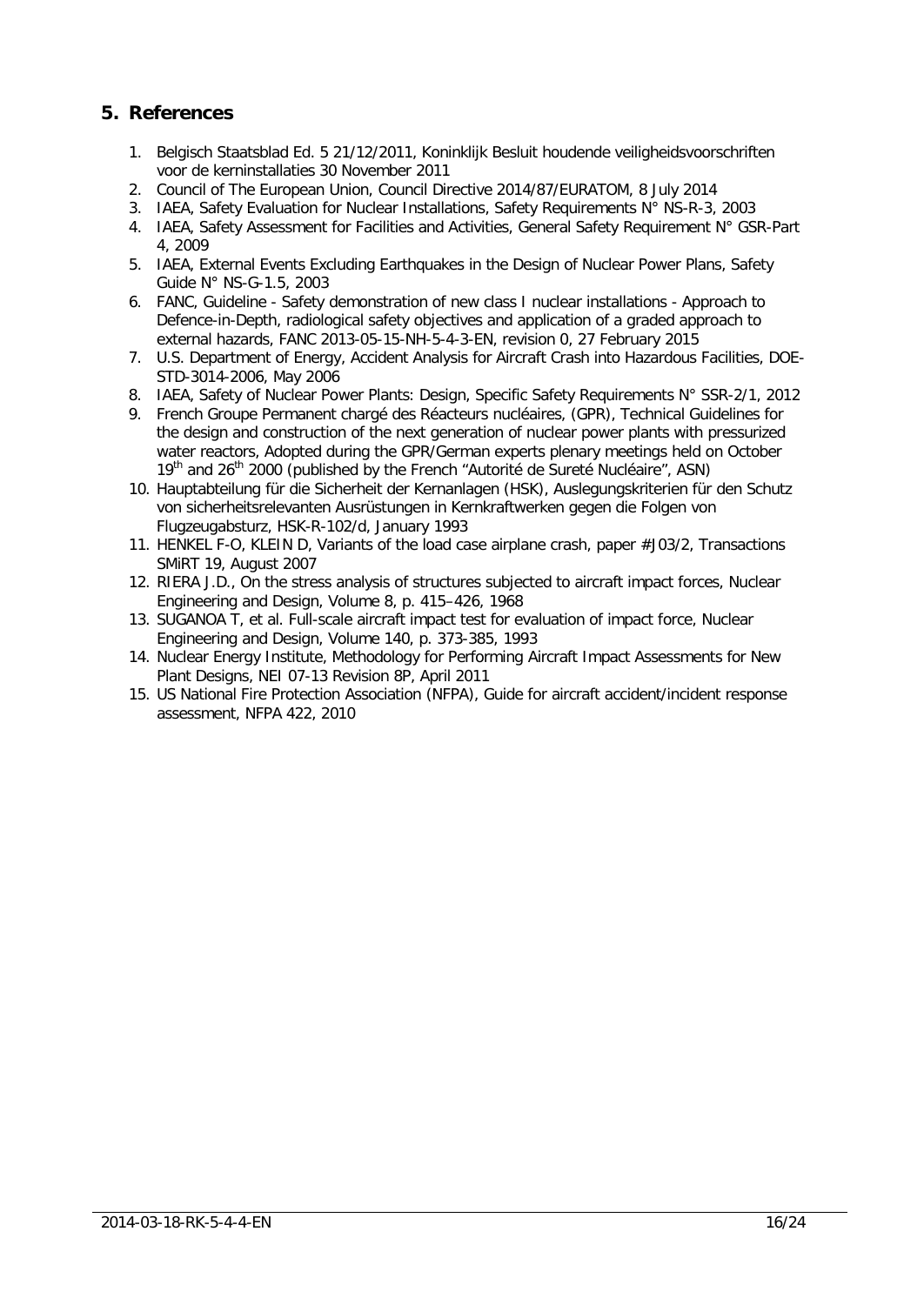# <span id="page-17-0"></span>**A. APPENDIX: examples and good practices**

This appendix provides an overview of good practices with regards to methodologies that may be applied in the safety assessment or the additional assessment as well as some additional guidance in the form of process diagrams and examples. In addition this appendix presents process flow diagrams that can be used as part of the assessment.

#### <span id="page-17-1"></span>A.1. Evaluation of aircraft crash probability

For airport operations, the crash probability is found by summing contributions,  $p$ , calculated using the following formula:

$$
p = N_{\rm ops} \, p_{\rm crash} \, C_{\rm site} \, A_{\rm eff}
$$

with:

 $N_{\text{obs}}$  [y<sup>-1</sup>] number of operations per year

- $P_{\text{crash}}$  [km<sup>-2</sup>] chance that given an operation the aircraft crashes per measure of area
- $C_{site}$  [ ] correction factor for airport contributions taking distance and orientation of site to airport and runway into account ; equal to 1 for non-airport contributions (see [\[7\]](#page-16-7) for details).
- $A<sub>eff</sub>$  [km<sup>2</sup>] effective area

Alternatively, for non-airport contributions  $N$  may be taken as the total length of flights over the territory per year (i.e. [km y<sup>-1</sup>]) with  $P$  then being the probability of a crash per measure of area per length of flight ( $\text{[km$^2$ km$^1$]}$ ). The change of units in this alternative can lead to misinterpretations and underlies the advice in section [3.1.3](#page-6-2) that the same (or similar) expert sources should be used to the extent possible. Note that the product  $Np$  [y<sup>-1</sup> km<sup>-2</sup>] may be obtained directly for non-airport contributions.

When necessary the product  $N\rho$  [y<sup>-1</sup> km<sup>-2</sup>] should depend on the location of the site.

A process flow diagram based on the steps described in the main contents of this document (section [3.1\)](#page-5-1) is given in [Figure 1.](#page-18-0)

[Figure 2](#page-18-1) provides a schematic overview of the calculation of the effective area and the concepts involved in it. Note that the wing span, skid area and impact angle may depend on the aircraft type and need to be taken into account for the calculation of the effective area (see [\[7\]](#page-16-7) for details).

If the installation consists of more than one building, then the overall aircraft crash probability is the sum of the probabilities for every relevant building and areas (see § 3.1.5). Alternatively, the largest diagonal can be applied to the footprint of all relevant buildings and areas together.

If the installation comprises only a part of a building, then either the entire building or all relevant parts of that building (see § 3.1.5) should be taken into account.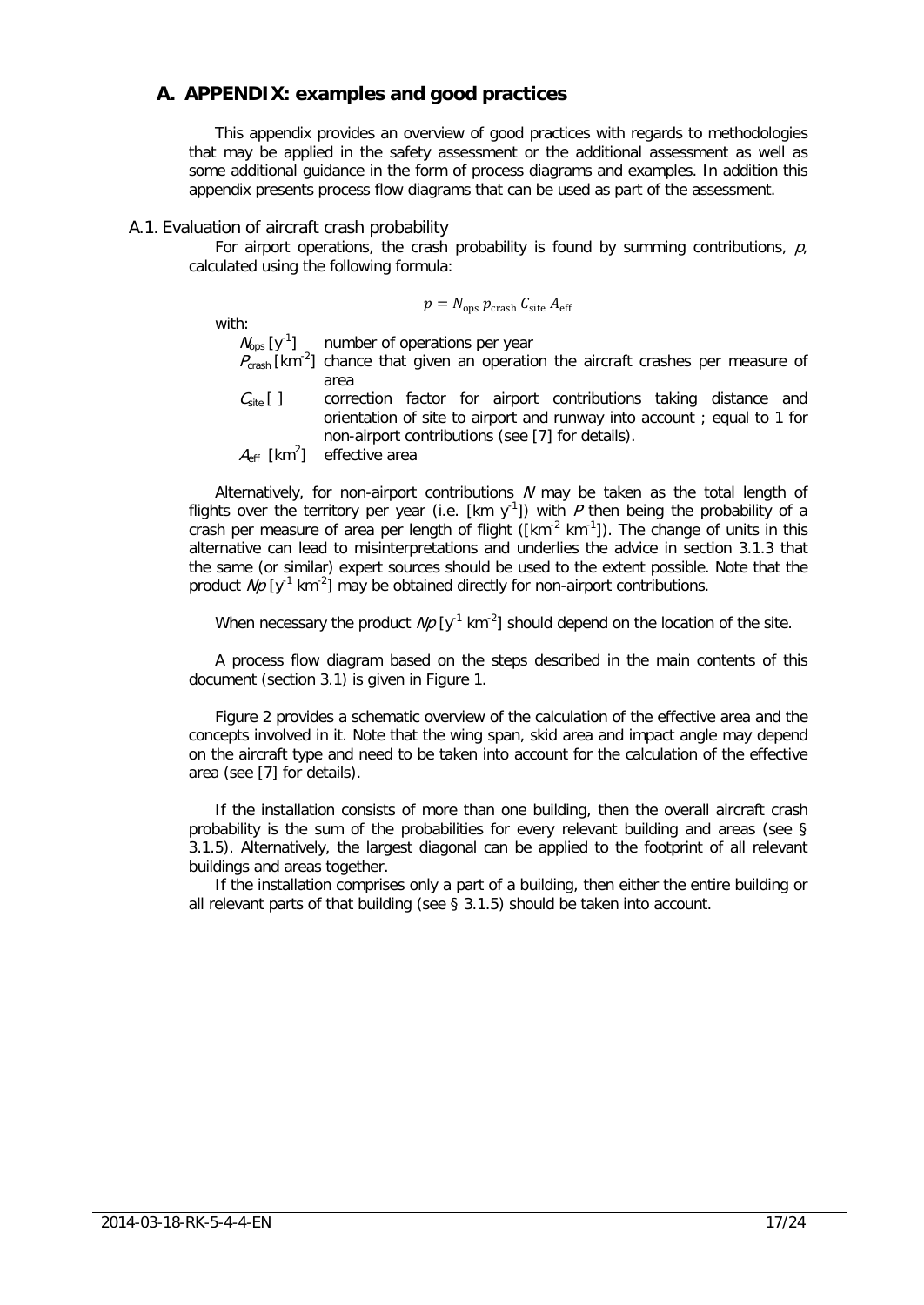

<span id="page-18-0"></span>**Figure 1. Overview of steps, necessary information and output data for the determination of the crash probability of each aircraft category.**



<span id="page-18-1"></span>**Figure 2. Schematic overview of calculation of effective area of a installation and concepts involved.**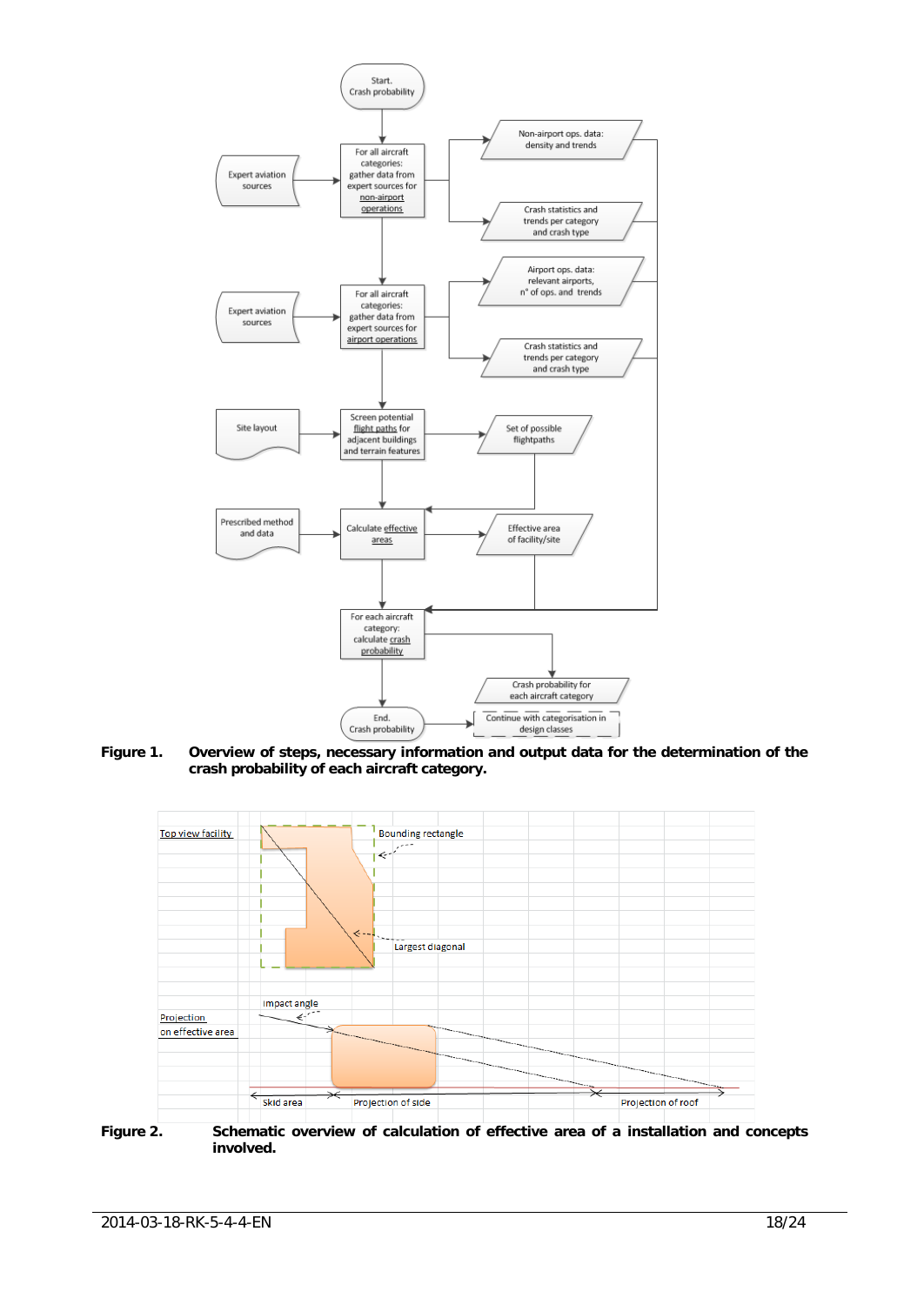#### <span id="page-19-0"></span>A.2. Assessment of flight paths and impact location

Under specific circumstances flight paths may be screened for the presence of nearby building and structures. This screening can be applied to flight directions as well as impact angles associated with those directions.

For the determination of the flight path the worst case should be taken and this depends on the actual use of the flight path. Two different usages are discussed here: the potential for penetration and the consequences of penetration.

To determine the potential for penetration it is recommended to determine barrier zones with equal or similar characteristics when it comes to penetration. [Figure 3](#page-19-1) shows a installation consistent of three different areas separated by an internal barrier and three different outer barrier zones that are assumed to resist differently to an impact. In this case each area can be surrounded by more than one barrier zone.

The worst case flight path should be determined for each of these barrier zones and usually constitutes an impact perpendicular to the barrier in the center of panels, if any. In some cases a perpendicular impact is not possible due to the presence of nearby buildings etc., and credit may be taken for this. In [Figure 3](#page-19-1) the nearby structure may limit the possible impact angles for barrier zone 2; it does not limit the flight paths for the other two barrier zones.



#### <span id="page-19-1"></span> **Figure 3. Schematic overview of barrier zones and screening of flight paths for the determination of the potential for penetration.**

The final step in this part of the assessment would be to determine the potential for penetration. Assume that barrier zone 2 cannot be impacted at all due to the presence of the nearby structure and what remains is the determination of impact loads or speeds that would breach barrier zone 1 and 3.

For the remainder of the example it is assumed that barrier zone 1 is so strong that it would resist against the penetration of all impacts at all relevant impact speeds and angles whereas barrier zone 3 may be breached.

The information of barrier zones and their potential for penetration is used as a starting point to determine the consequences of penetration. Other information required for this is the layout of the installation and the relevant provisions and sources (see [Figure](#page-20-1)  [4\)](#page-20-1).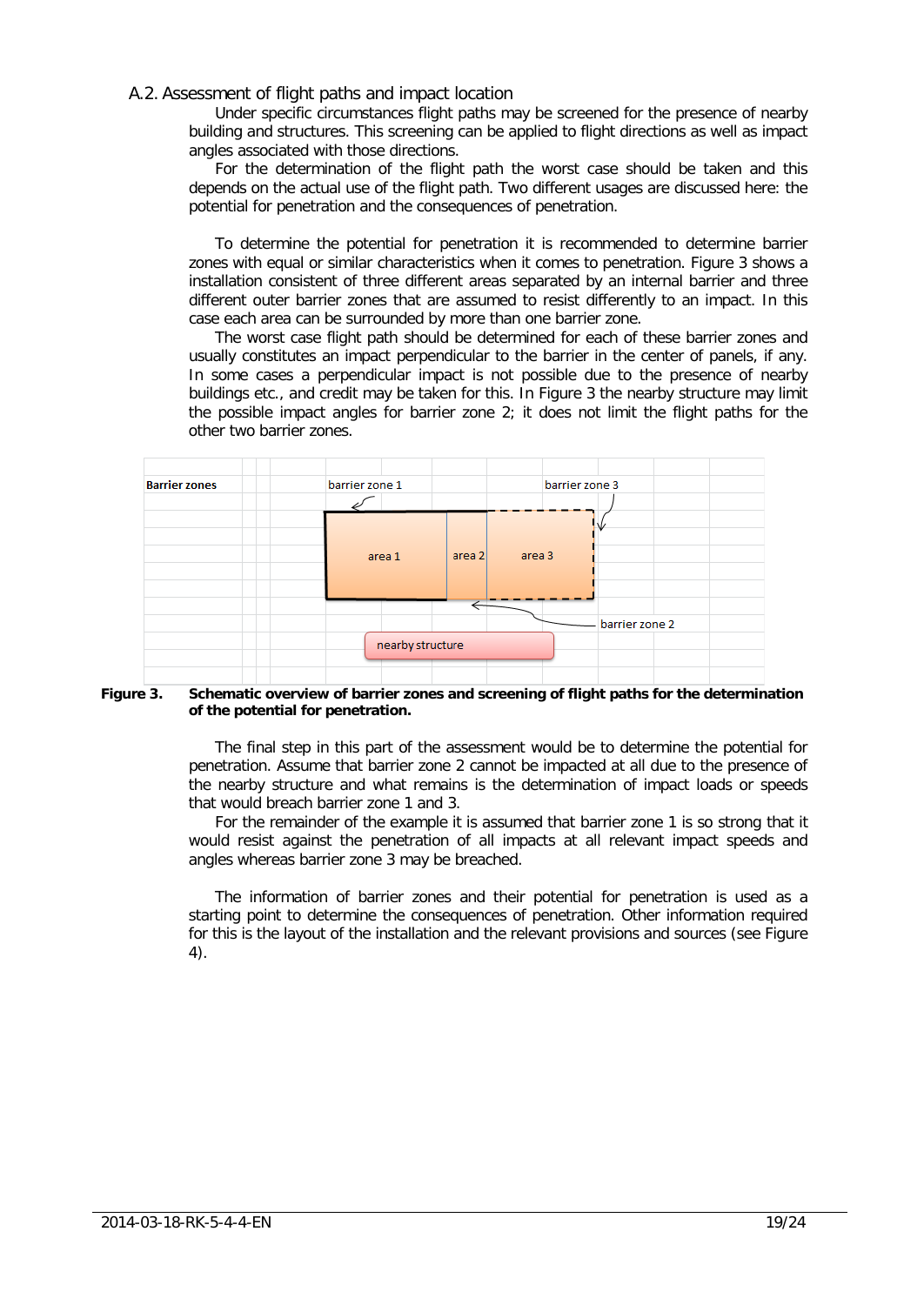

<span id="page-20-1"></span>**Figure 4. Layout of the installation, location of sources and provisions and relevant flight paths breaching barrier zone 3.**

The process for determining the flight paths relevant for the determination of the consequences of penetration is more complex and time consuming than the determination of the other types of flight paths. As can be seen from Figure 4, several flight paths through barrier zone 3 may exist that impact on one or more sources and/or provisions even though these are present in areas not surrounded by this outer barrier. All these flight paths should be subject to further screening for their relevancy and the worst cases should be selected for detailed assessment. In the example provided one could probably argue that the three flight paths impacting perpendicular on the right side of the building are the worst-cases for the subsequent damage; an investigation of the strength of the internal barriers, probably necessary in any case for the sensitivity study, could reduce the number of flight paths further.

<span id="page-20-0"></span>A.3. Assessment of impact: local failure, global failure and missiles

For the assessment of the extent of the damage resulting from the local, global, missiles and vibrations, use can be made of several methods of which the load-time function often forms the basis. In addition, other models may be used to assess the potential for penetration by hard missiles such as the engine. Finally it is becoming more common to use detailed finite element methods<sup>[9](#page-20-2)</sup> modeling both aircraft and installation to assess the impact; such studies can also be used to confirm results of studies based on less detailed models. A recent overview of structural analysis methods in relation to aircraft crashes can be found in [\[11\]](#page-16-9); for supporting empirical formulas, material data and mathematical models see [\[14\]](#page-16-10).

The most commonly used and recognized methods to assess the direct effect of an aircraft impact are based on the application of a load-time function, a method which was originally developed by Riera [\[12\]](#page-16-11) and which estimates the force caused by an aircraft impact into a rigid structure using the equation for momentum conservation and the aircraft's mass and strength distribution modeled as spring-mass system.

The approach by Riera for a military aircraft was validated by a test in 1988 that was performed by US Sandia National Laboratories in cooperation with the Muto Institute of Structural Mechanics of Tokyo. The purpose of the test was to determine the impact force versus time due to the impact onto a reinforced concrete target of a Phantom F-4 military aircraft at 215 m/s, including both engines and water simulating the aircraft fuel. The subsequent analysis of test data gave an accurate impact force-time curve and confirmed

<span id="page-20-2"></span> $9$  Do note that such FEM analysis may be very time consuming (both in setting up the model and calculating the solution) and may require material data and details of the aircraft that are not readily available.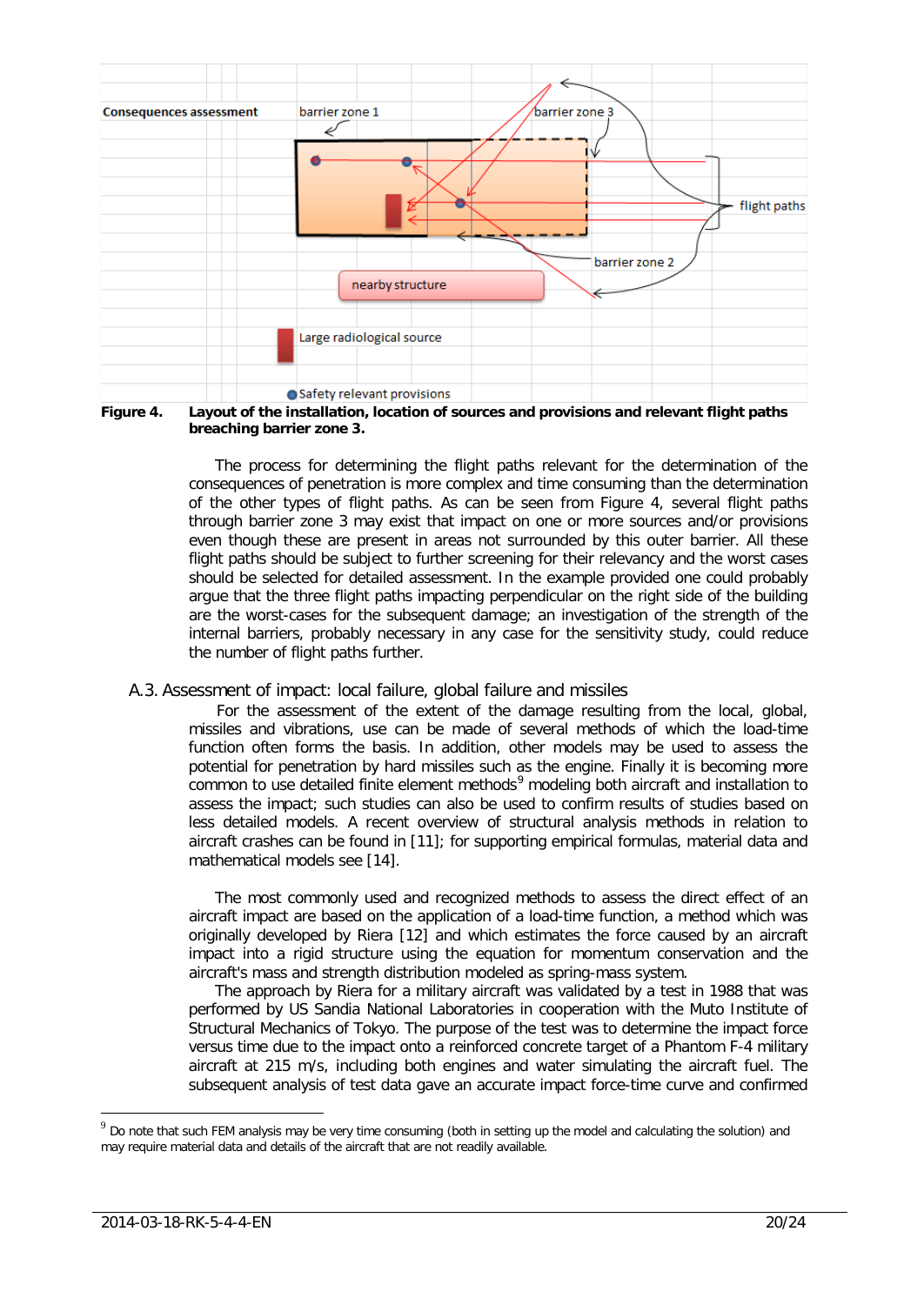the practical use of the analytical method [\[13\]](#page-16-12).

Several load-time functions are available in literature (e.g. [\[3\]](#page-16-4)) which represent actual aircraft or models thereof and ´unified` load-functions that do not represent a specific aircraft but rather envelope several types. As an example some of these load-time functions are reproduced in [Figure 5](#page-21-0) and [Figure 6.](#page-21-1) Note that the applicant himself is expected to propose and justify the load functions for the representative aircraft crashes used.

Do note that in addition to the load-function also the impact area is an important parameter for the structural analysis.



<span id="page-21-0"></span>**Figure 5. Example of aircraft specific load-time functions (taken from [\[11\]](#page-16-9)).** Force (MN)  $120$  $110$  $C<sub>2</sub>$  $10<sup>0</sup>$ 90  $\overline{a}$  $\overline{7}$  $C<sub>1</sub>$ **C** к. 40 30  $\overline{20}$ 50 60 110 100 Time (ms)

<span id="page-21-1"></span>**Figure 6. Example of unified load functions from [\[9\]](#page-16-13) and [\[3\]](#page-16-4).**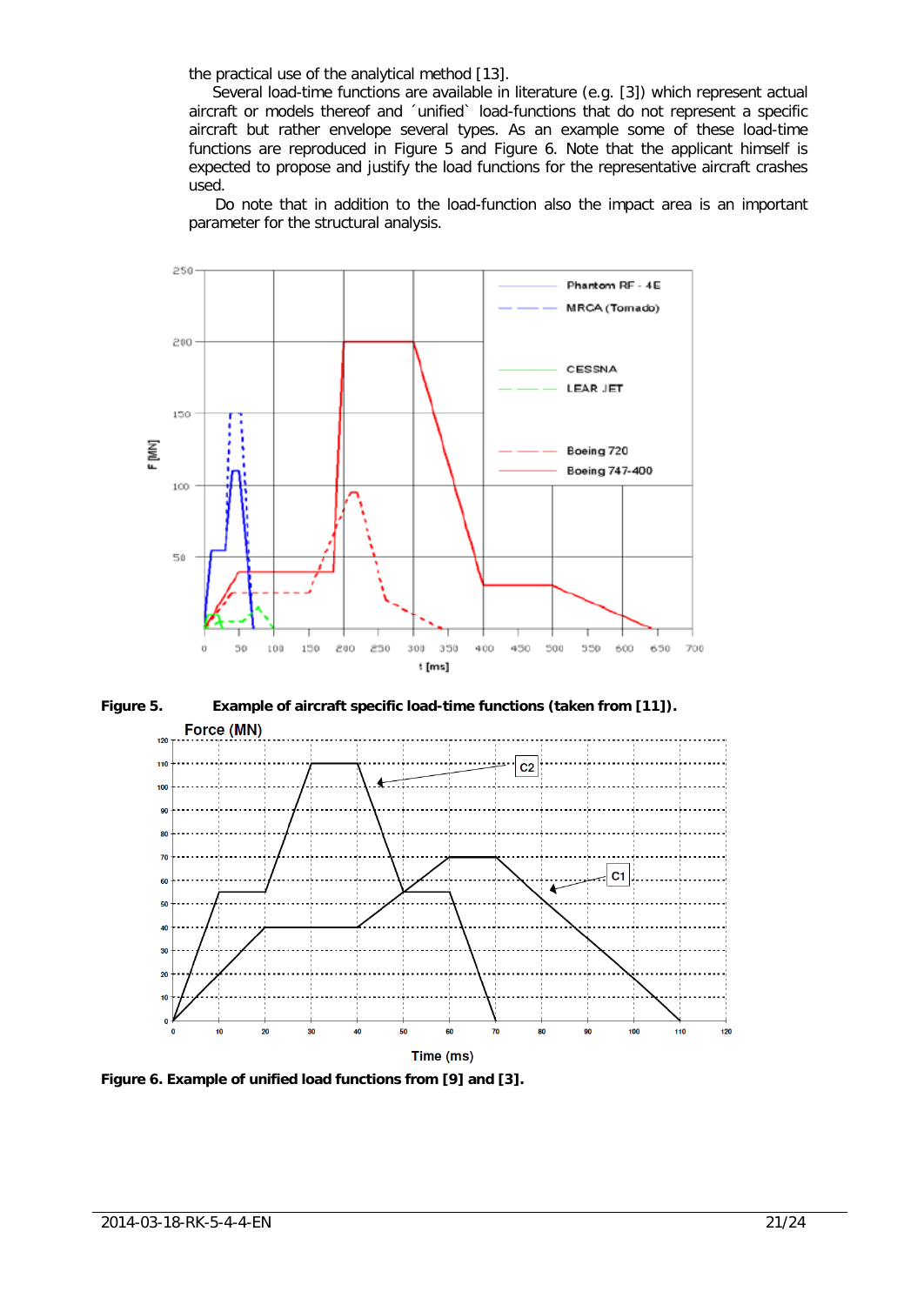# <span id="page-22-0"></span>**B. Correspondence with international documentation**

This appendix presents the correspondence between the sections in this guideline and relevant documentation issued by the IAEA. Note that for this correspondence the symbol § is used to indicate a section in this guideline.

## <span id="page-22-1"></span>B.1. NS-R-3 [\[3\]](#page-16-4)

IAEA safety requirements NS-R-3 on site evaluation for nuclear installations form a significant part of this guideline:

| Article (subject)            | Correspondence (comment)                            |  |
|------------------------------|-----------------------------------------------------|--|
| 2.1 (objective)              | $\S3$ (limited to 2.1(a))                           |  |
| 2.4 (site charact.)          | §3.1.4, 3.1.5 and 3.2.3 (radiological impact and    |  |
|                              | monitoring throughout lifetime are suppressed)      |  |
| $2.5$ (freq. and sev.)       | §3.1.8                                              |  |
| 2.6 (non-stationary eff.)    | §3.1.4                                              |  |
| 2.7 (DBE parameters)         | §3.1.8, 3.1.9 and 3.2.2                             |  |
| 2.8 (combinations)           | No.                                                 |  |
| $2.9$ (risks)                | §3.2.1                                              |  |
| 2.14 (site characterisation) | §3.1.4, 3.1.5 and 3.2.3                             |  |
| 2.15 (identification)        | $\S3$                                               |  |
| 2.16 (changes)               | §3.1.4                                              |  |
| $2.17$ (data)                | §3.1.3, 3.1.4 and 3.1.7 (recorded information only) |  |
|                              |                                                     |  |
| 2.19 (extent of data)        | §3.1.3 and 3.1.4                                    |  |
| 2.20 (characterisation)      | §3.1.8, 3.1.9, 3.2.2 and 3.2.3                      |  |
| 2.21 (site specific data)    | §3.1.4                                              |  |
| 3.44 (hazard assessment)     | §3.1.3                                              |  |
| 3.45 (safety assesment)      | §3.1.8 and 3.2                                      |  |
| 3.46 (effects)               | §3.2.4                                              |  |
| 3.47 (site rejection)        | not covered                                         |  |

# <span id="page-22-2"></span>B.2. GSR Part4 [\[4\]](#page-16-5)

GSR Part 4 [\[4\]](#page-16-5) on the safety assessment for installations and activities states that: "§4.31: the external events that could arise for a installation or activity have to be addressed in the safety assessment, and it has to be determined whether an adequate level of protection against their consequences is provided. This could include natural external events, such as extreme weather conditions, and human induced events, such as aircraft crashes, depending on the possible radiation risks associated with the installation or activity…"

This guideline provides expectations with respect to addressing the hazard of an accidental aircraft crash in the safety assessment.

# <span id="page-22-3"></span>B.3. NS-G-1.5 [\[5\]](#page-16-6)

IAEA NS-G-1.5 [\[5\]](#page-16-6) on external events (excluding earthquakes) in the design of nuclear power plants provides specific guidance that is useful for addressing the aircraft crash hazard in the design of a nuclear installation. Some of the articles in that guideline are beyond the scope of this document (e.g. on specific design provisions). The articles that are addressed by this guide are provided in the table below:

| Article (subject)            | Correspondence (comment) |
|------------------------------|--------------------------|
| 4.1 (hazard characteristics) |                          |